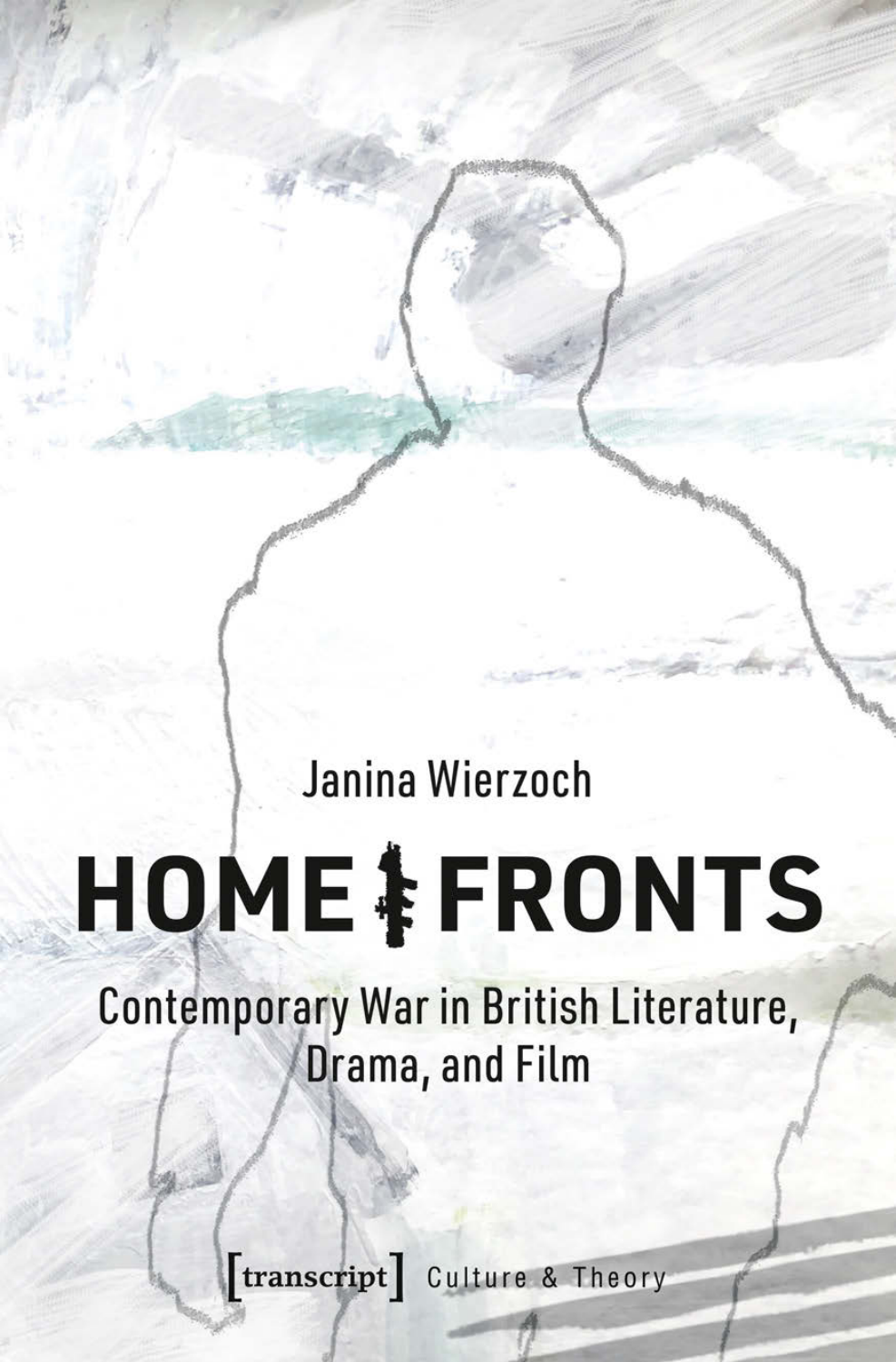# **From:**

#### *Janina Wierzoch* **Home/Fronts** Contemporary War in British Literature, Drama, and Film

February 2020, 286 p., pb., Klebebindung

45,00 € (DE), 978-3-8376-5187-4 E-Book: PDF: 44,99 € (DE), ISBN 978-3-8394-5187-8

In recent years, the US-led invasions of Afghanistan and Iraq have had an impact on the UK rivalled only by Brexit and the global financial crisis. For people at home, the wars were ever-present in the media yet remained distant and difficult to apprehend. Janina Wierzoch offers an analytical survey of British contemporary war narratives in novels, drama, film, and television that seek to make sense of the experience. The study shows how the narratives, instead of reflecting on the UK's role as invader, portray war as invading the British home. Home loses its post-Cold War sense of »permanent peace« and is recast as a home/front where war once again becomes part of what it means to  $he^{311}$ 

**Janina Wierzoch** has been working as a research assistant at Universität Hamburg and as a lecturer at Leuphana University, Lüneburg. She holds a degree in British literature and culture, media studies, and German literature. Her research and teaching interests include British prose fiction from the 19th century onwards as well as contemporary drama; a special focus lies on film and television, also extending to other visual and new media.

For further information: www.transcript-verlag.de/en/978-3-8376-5187-4

**© 2020 transcript Verlag, Bielefeld**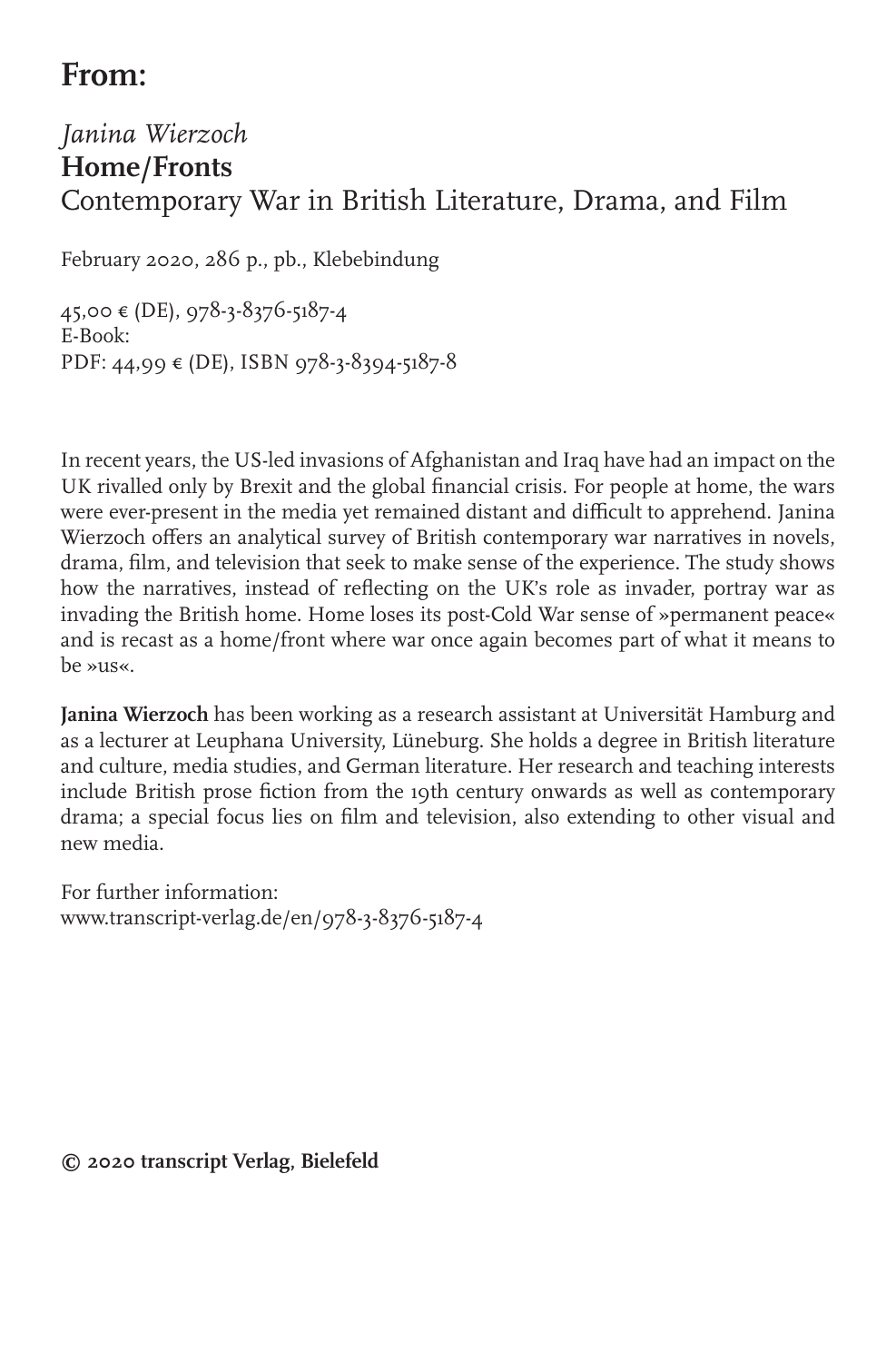# **Contents**

| 1.   |        |                                                                |  |  |
|------|--------|----------------------------------------------------------------|--|--|
| 2.   |        |                                                                |  |  |
| 2.1. |        |                                                                |  |  |
| 2.2. |        |                                                                |  |  |
| 2.3. |        |                                                                |  |  |
| 3.   |        |                                                                |  |  |
| 3.1. |        |                                                                |  |  |
| 3.2. |        |                                                                |  |  |
| 3.3. |        |                                                                |  |  |
| 4.   |        |                                                                |  |  |
| 4.1. |        |                                                                |  |  |
|      |        |                                                                |  |  |
|      | 4.1.1. |                                                                |  |  |
|      |        |                                                                |  |  |
|      | 4.1.2. |                                                                |  |  |
|      |        |                                                                |  |  |
|      | 4.1.3. |                                                                |  |  |
|      |        | Young and Female Perspectives in David Massey's Torn 73        |  |  |
|      | 4.1.4. |                                                                |  |  |
|      |        | Old and New Conflicts in Andrew O'Hagan's The Illuminations 75 |  |  |
|      | 4.1.5. |                                                                |  |  |
|      |        |                                                                |  |  |
| 4.2. |        |                                                                |  |  |
|      |        |                                                                |  |  |
|      |        |                                                                |  |  |
|      |        |                                                                |  |  |
|      |        |                                                                |  |  |
|      |        |                                                                |  |  |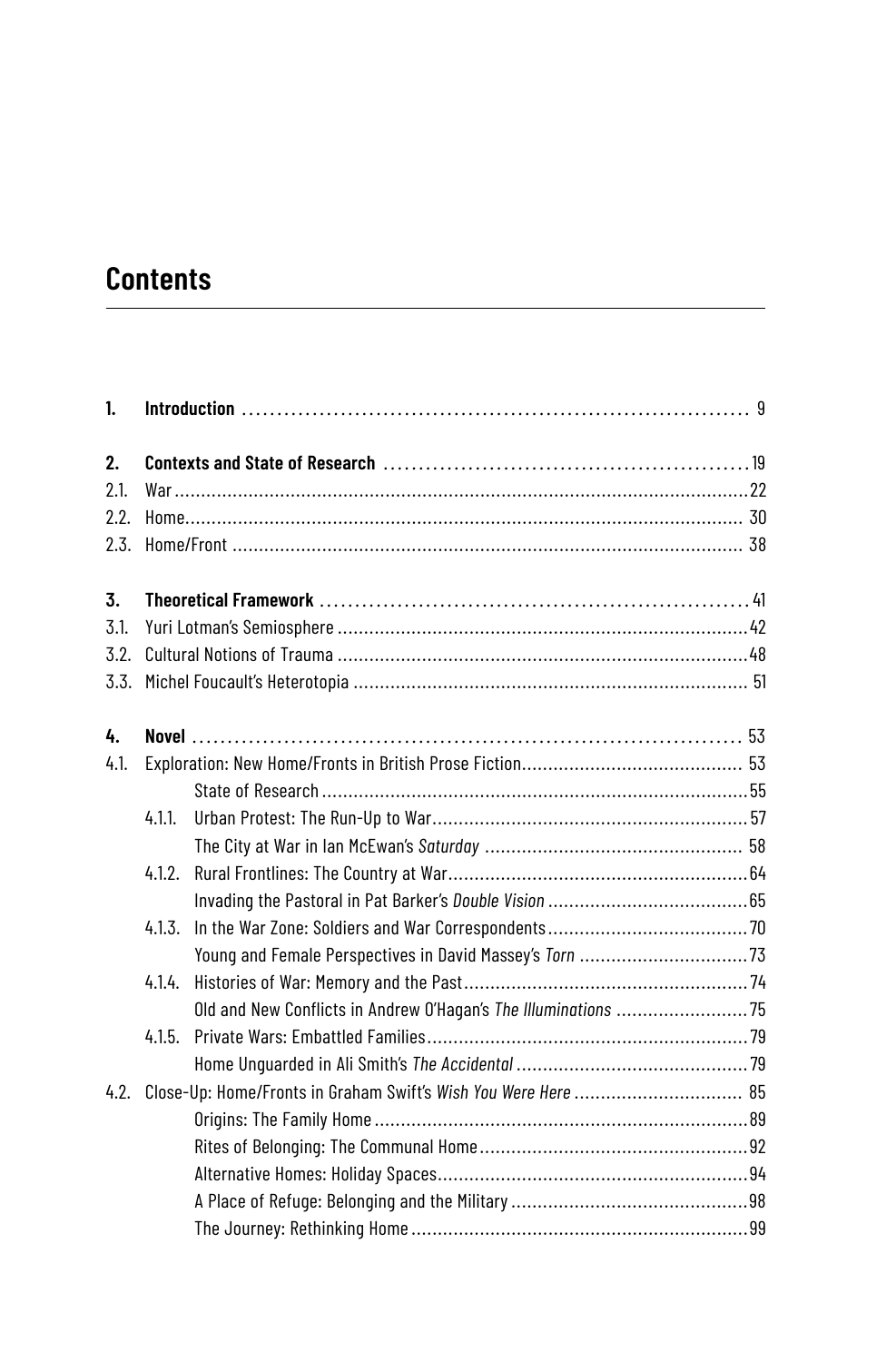| 5.   |        |                                                                       |  |
|------|--------|-----------------------------------------------------------------------|--|
| 5.1. |        |                                                                       |  |
|      |        |                                                                       |  |
|      | 5.1.1. |                                                                       |  |
|      |        | War Games in Jonathan Lichtenstein's The Pull of Negative Gravity 122 |  |
|      |        | Departure and Return in Roy Williams's Days of Significance 126       |  |
|      | 5.1.2. |                                                                       |  |
|      |        | Blurring the Boundary in Morgan Lloyd Malcolm's Belongings 134        |  |
|      |        |                                                                       |  |
|      |        |                                                                       |  |
|      |        |                                                                       |  |
|      |        | Theatre as Therapy in Owen Sheers's The Two Worlds of Charlie F144    |  |
|      | 5.1.4. |                                                                       |  |
|      |        | Special Relationships in David Hare's The Vertical Hour  151          |  |
|      |        |                                                                       |  |
|      |        | The Broken Promise of Home in Mike Bartlett's Artefacts 154           |  |
|      |        |                                                                       |  |
|      |        |                                                                       |  |
|      |        |                                                                       |  |
|      |        |                                                                       |  |
|      |        |                                                                       |  |
|      |        |                                                                       |  |
|      |        |                                                                       |  |
|      |        |                                                                       |  |
|      |        |                                                                       |  |
|      |        |                                                                       |  |
| 6.   |        |                                                                       |  |
| 6.1. |        |                                                                       |  |
|      |        |                                                                       |  |
|      | 6.1.1. |                                                                       |  |
|      |        | Exploring Battlefields in The Patrol and Kajaki: The True Story  183  |  |
|      | 6.1.2. |                                                                       |  |
|      |        |                                                                       |  |
|      |        |                                                                       |  |
|      |        | Alternative Hypotheses in WMD and The Trial of Tony Blair 189         |  |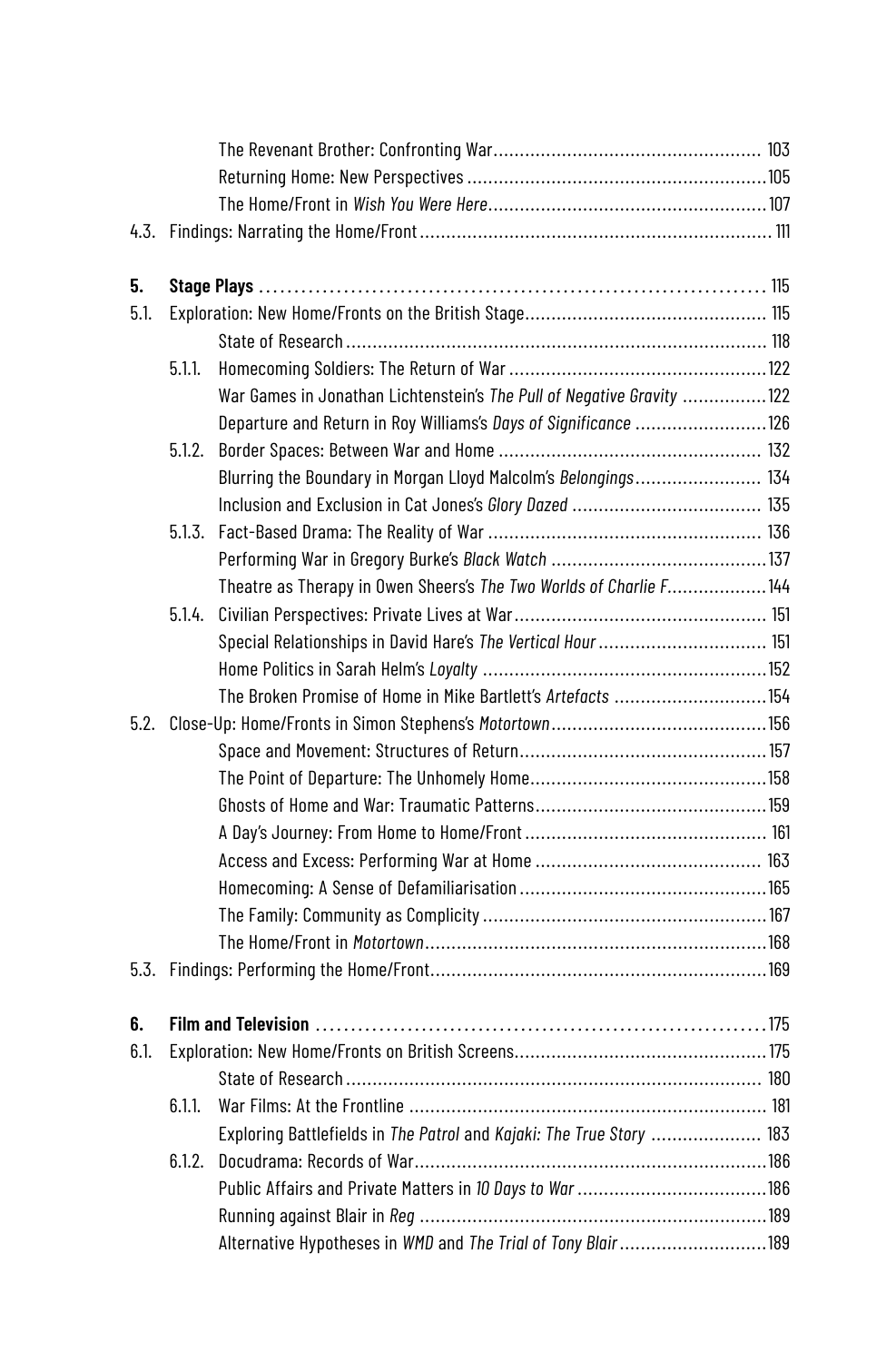|      | 6.1.4. |                                                              |  |
|------|--------|--------------------------------------------------------------|--|
|      |        |                                                              |  |
|      |        |                                                              |  |
|      | 6.1.5. |                                                              |  |
|      |        |                                                              |  |
|      |        |                                                              |  |
| 6.2. |        |                                                              |  |
|      |        |                                                              |  |
|      |        |                                                              |  |
|      |        |                                                              |  |
|      |        |                                                              |  |
|      |        |                                                              |  |
|      |        |                                                              |  |
|      |        |                                                              |  |
| 7.   |        | Conclusion: Fictional Home/Fronts in Contemporary Media  229 |  |
| 7.1. |        |                                                              |  |
| 7.2. |        |                                                              |  |
|      |        |                                                              |  |
|      |        | The Breakdown of the Boundary: Home as Home/Front 237        |  |
|      |        |                                                              |  |
|      |        | Home/Fronts: Addressing the Current State of Britain  245    |  |
|      |        |                                                              |  |
|      |        |                                                              |  |
|      |        |                                                              |  |
|      |        |                                                              |  |
|      |        |                                                              |  |
|      |        |                                                              |  |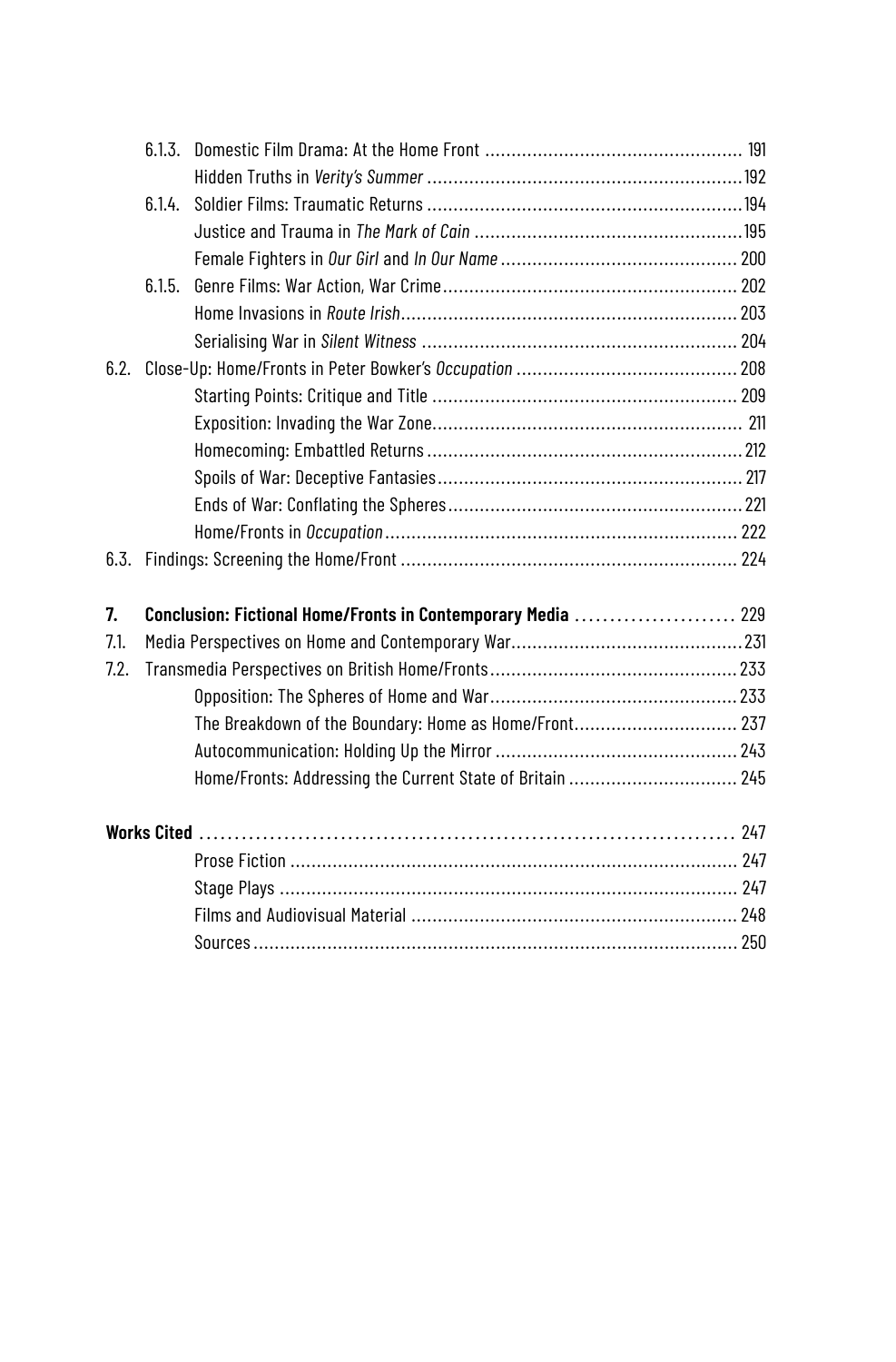### **1. Introduction**

On 27 May 1997, just weeks after he assumed office, Britain's Prime Minister Tony Blair stated at a NATO meeting:

Mine is the first generation able to contemplate the possibility that we may live our entire lives without going to war or sending our children to war. That is a prize beyond value. ("Statement")

The statement, spoken in the context of improved post-Cold War NATO-Russian relations, was rendered particularly ironic when, just a few years later, Britain was on the brink of more than a decade of war on two fronts: in Afghanistan (2001-2014 $^{\rm l}$ ) and in Iraq (2003-2011). Even at the time, Blair's claim of a new, peaceful "European landscape" ("Statement") revealed a "misplaced Kantian confidence in the future," Christopher Coker writes (vii; also, Mom 57). The "smug western European belief that they had 'conquered war'" ignored, if nothing else, the conflict-ridden Balkans (Ball 541). In Anna Geis, Lothar Brock, and Harald Müller's *DemocraticWars*, Christopher Daase observes that "democracies are not inherently peaceful" (74). Theories of democratic peace, Daase argues, must take into account democratic belligerence born out of "non-recognition, exclusion and enmity" towards nondemocratic states (75).The conflicts in Afghanistan and Iraq, then, are symptomatic of a Western "culture of fear," as outlined by Coker in *War in an Age of Risk* (viii), not its contradiction. And yet, for a culture that pathologises risk-taking (Coker ix), that separates "war making and its civilian support" (Imber and Fraser 384), and believes that, in the present context, war is "'brought home' to a nation that is not itself at war" (Walklate, Mythen, and McGarry 152) war signifies a disruption, a destabilisation which calls for a response and an effort to come to terms with the realities of war.

War as a threat to British life became an issue when casualty numbers rose noticeably after 2005.<sup>2</sup> The reality of dead British soldiers returning to a "casualty-

<sup>1</sup> The International Security Assistance Force (ISAF) withdrew in 2014; since 2015, NATO forces act in training and advisory capacities (Resolute Support Mission) (NATO).

<sup>2</sup> After a peak of 61 operational deaths in 2003, numbers again increased in 2006 to highs in 2009 (109) and 2010 (103) (Ministry of Defence, "UK").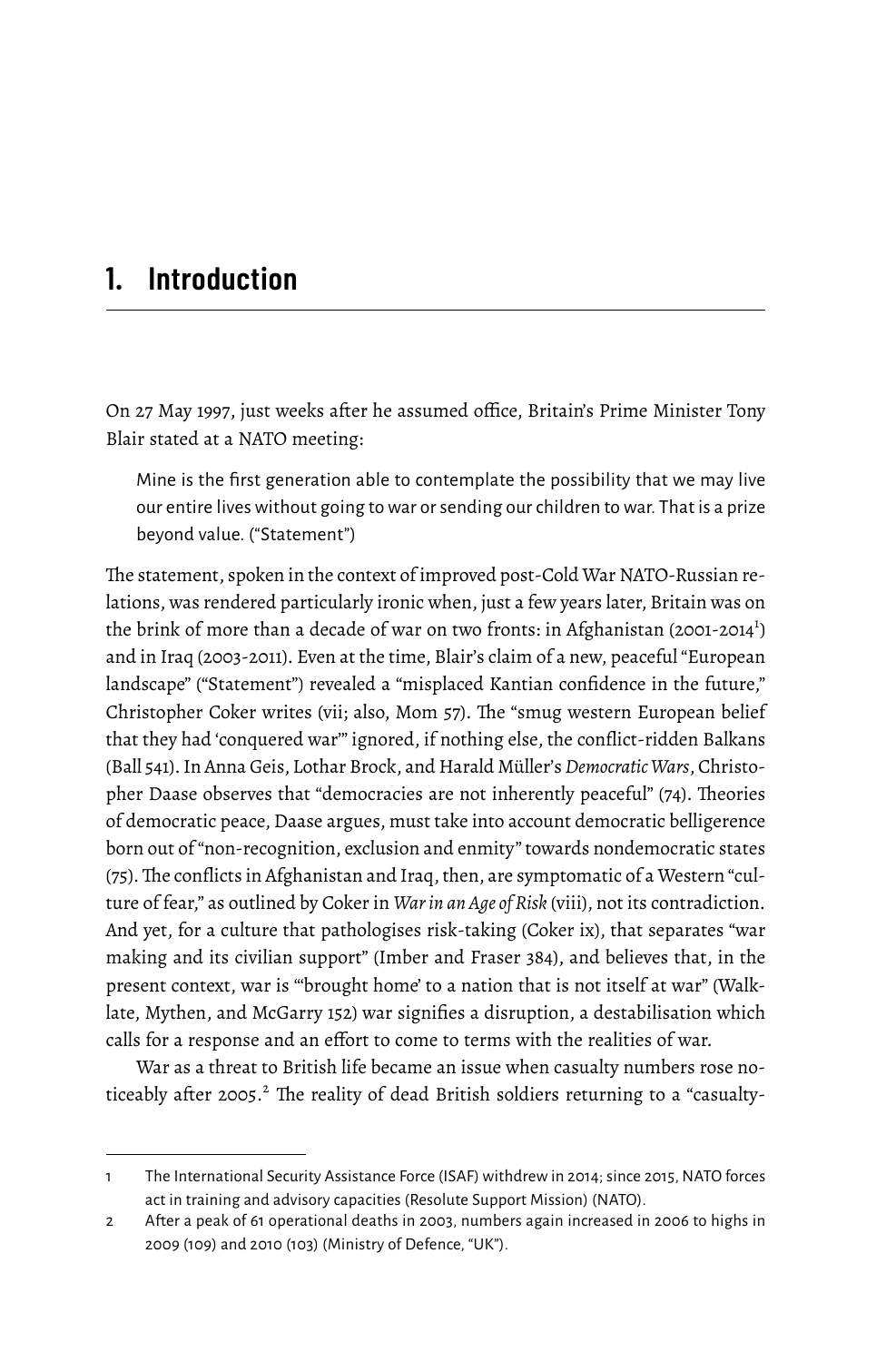averse" (Chin 14) homeland was addressed in what came to be known as "the Wootton Bassett phenomenon" (Freeden 1). 'Bodies of evidence' appeared in the Wiltshire market town of Wootton Bassett after repatriation flights from the battlefields in Afghanistan and Iraq had been redirected to the nearby military airbase RAF Lyneham in the early months of 2007 (Jenkings et al. 358). On 13 April, the first of 167 convoys carrying the bodies of British servicemen killed abroad passed through Wootton Bassett (K. Davies 247). Just a few residents, led by veteran members of the Royal British Legion, gathered to honour the dead on this occasion (Freeden 3). They responded, "on behalf of the nation," as Nick Hewitt argues, "to a situation unprecedented in British history: the trickle home of the dead from an ongoing, morally questionable war of uncertain outcome" (3).

In the following months and years, the spontaneous tribute, repeated whenever the cortèges passed, evolved into a ritualised "spectacle of solemn public grief" (Jenkings et al. 360). At times, more than a thousand people attended the events—civilians and military, relatives and officials, tourists and locals (K. Davies 247). After July 2009, nation-wide news reports boosted the public perception of this "grassroots" initiative (Freeden 3) and "cement[ed] the status of the events as semi-official displays facilitated by the necessary civic and policing authorities, local businesses and social groups" (Jenkings et al. 358). Official recognition followed in 2011: Prime Minister David Cameron announced that the town would receive the title *Royal* to acknowledge its commitment to honour the war dead (Jenkings et al. 362). "[T]o propose alternative relations," Katie Davies argues, artists and photographers created counter-narratives to official and media interpretations (243; also, Walklate, Mythen, and McGarry 152). Davies's own video installation *The Separation Line* (2012) reproduced the ceremonies in size, duration, and camera perspective to offer "time and space" for reflection and reveal the "gap" between "ceremonial reality" and representation (244, 255-256). As a whole, the Wootton Bassett phenomenon contained the reality of British soldiers dying abroad in a public ritual of mourning and commemoration. The ceremonies thus exemplify a process of cultural signification and appropriation of the contemporary war experience through the exchange of competing and complementary narratives (Korte and Schneider, Introduction 4).

As "key external event[s]" of the 2000s (Bentley, Hubble and Wilson, "Fiction" 4), the US-led invasions of Afghanistan and Iraq had an impact on Britain comparable only to the effect of the global financial crisis of 2007 and 2008 (Chin 4). Yet, for a majority of the British population these wars never materialised as they did in the ritualised 'body count' of Wootton Bassett. The wars were waged far away, civilians were not in any real physical danger, nor was there compulsory military service as in earlier wars (M. Andrews 232). Elena V. Baraban, Stephan Jaeger, and Adam Muller argue that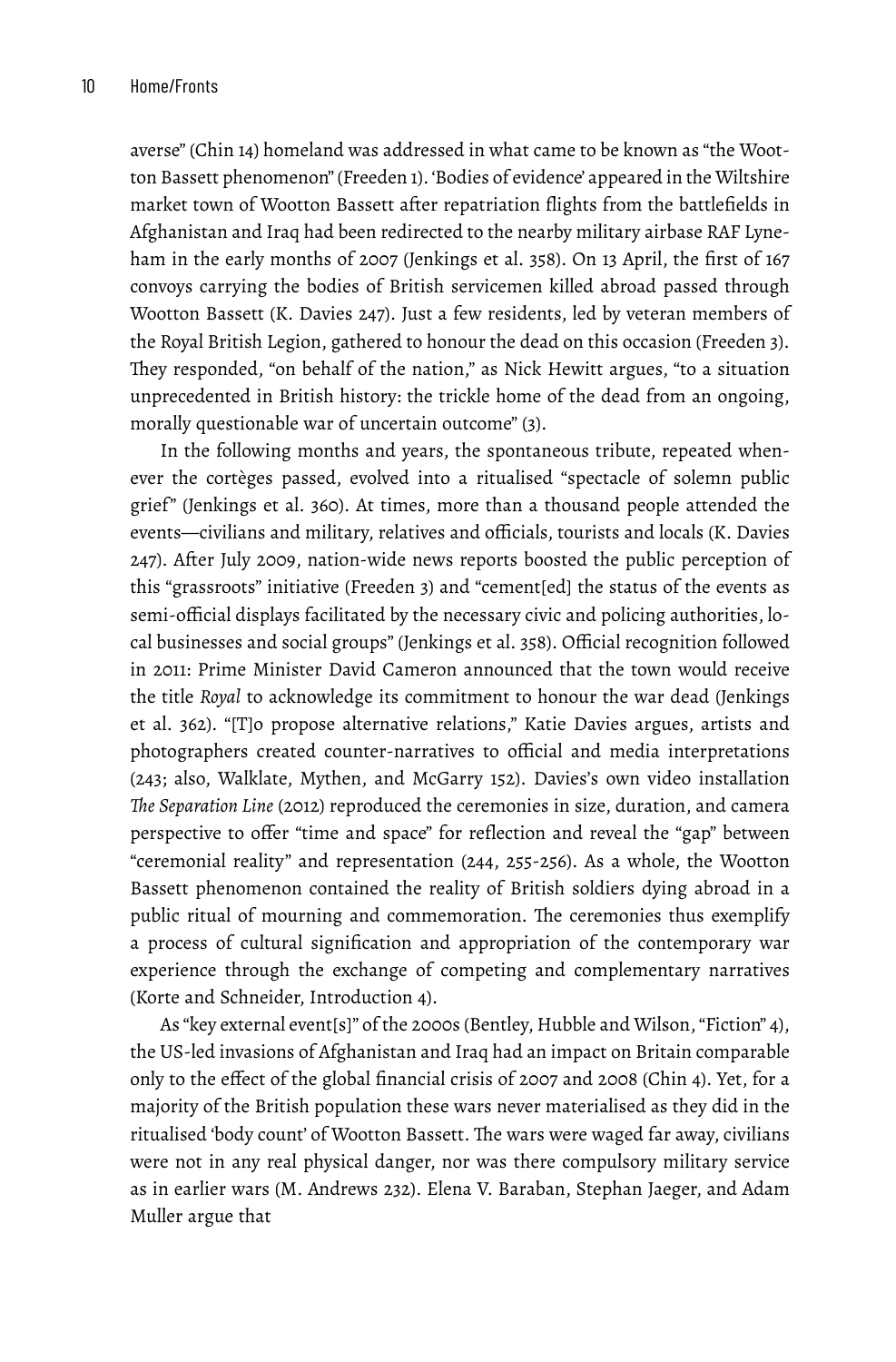for most North Americans and Europeans the contexts in which people go to war with one another appear abstract.... Not having witnessed war directly, most Westerners come to understand and respond to these recent conflicts through their representations in journalism, politics, and Internet blogs, as well as in works of art, literature, and cinema. (6)

Baraban, Jaeger, and Muller's observations confirm that, for British audiences, the wars in Afghanistan and Iraq existed almost exclusively as transmedia<sup>3</sup> representations. In their virtual quality as media phenomena, the wars were as momentous and ever-present as they were distant and difficult to apprehend for people at home. Gillian Youngs argues that the wars possessed "pervasive qualities of vagueness" that distanced people "from the bigger picture" of the missions undertaken in their name (932). To make sense of war in the "age of hyperreality," to render war meaningful as contemporary experience, "narrative … is all important," Coker notes in a nod to Jean Baudrillard (Coker 9). The military campaigns may be carried out on Afghan and Iraqi battlefields, but the cultural meaning of recent warfare is fought out elsewhere: within the British home sphere and in a variety of British texts and media.

To investigate the cultural negotiation of the British experience of recent warfare, the present project therefore looks at narrative representations of war. More specifically, the focus is on fictional narratives in British literature, drama, and film set against the backdrop of the largely concurrent campaigns in Afghanistan and Iraq, Britain's most recent experiences of extended warfare. The study asks how the narratives conceive of these conflicts and how war, in turn, impacts on ideas of British life and culture. Evidently, narratives of war go beyond fiction: News reports and documentary, politics and historiography, memorials and museums, even "the productions of war planners and … the fantasies and theories of strategists" (Deer 1, 4)—they all tell stories of war. In *War and Cinema*, Paul Virilio claims: "There is no war … without representation" (6; also, Soncini 8). Still, literature has a specific relation to war representation. In *Culture in Camouflage*, Patrick Deer writes that literary texts have "a privileged perspective on the action" due to their "emphasis on personal expression, on witness and memory, on narrating the seemingly unnarratable, and on the role played by rhetoric in war-making" (5). It is impossible even to "identify 'war itself' as an entity apart from a powerful literary tradition," Jean B. Elshtain observes (55). The assumption that through fictional narratives meaning is ascribed to complex cultural experiences is based on the premise that fiction is not antithetical to reality but the product of "acts of fictionalizing," as Wolfgang Iser writes: "The fictive … might be called a 'transitional object,' always hovering between

<sup>3</sup> This study uses Werner Wolf's definition of*transmedia* as outlined by Marie-Laure Ryan: "phenomena … whose manifestation is not bound to a particular medium" ("Narration" par. 10).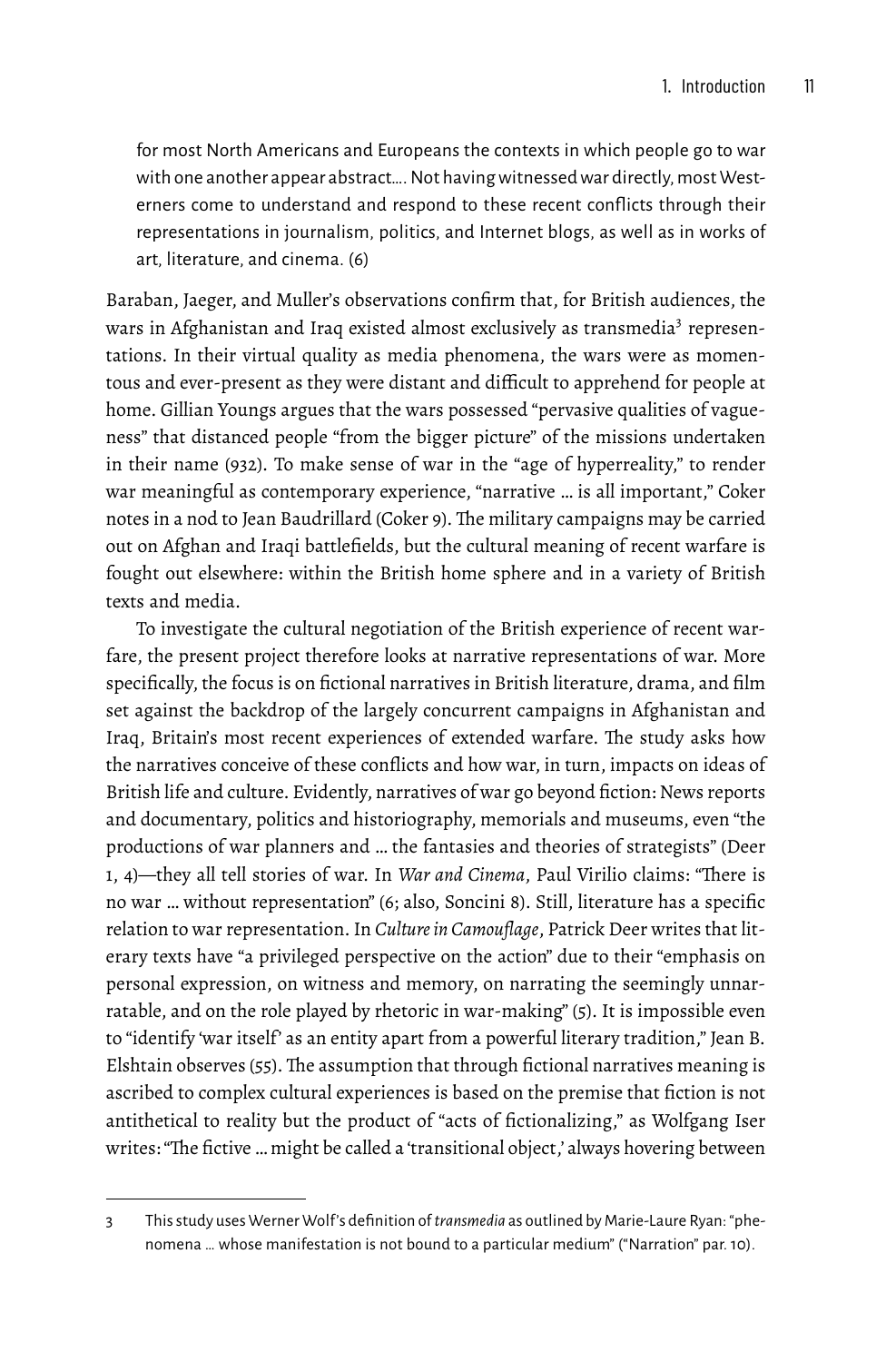the real and the imaginary," reproducing reality but also exceeding its limiting determinacy (20). More particularly, fictions of war introduce "imaginary positions in which conflicts can be safely explored and worked through to a potential resolution," Graham Dawson explains in *Soldier Heroes* (20).

A comprehensive history of war representation as a context for British narratives on contemporary war exceeds the bounds of this study, even if it is reduced to literary works. But it must be noted that war has given rise to a long line of texts and genres of cultural significance, ranging from classics like the Iliad (McLoughlin, *Authoring*) to World War I poetry and Cold War spy fiction (Hammond; also, Peebles 4-5). Kate McLoughlin argues in *Authoring War* that the history of the representation of war in literary texts and other fictional media reveals distinct lines of continuity. First and foremost, war narratives across the centuries share the "difficulty of conveying war's extremeness" (McLoughlin, *Authoring* 16; also, Oostdijk 355). But "even as it resists representation, conflict demands it," McLoughlin notes (*Authoring* 7). Indeed, war has produced a plethora of literary styles, themes, and aesthetics to reflect such diverse experiences as the trench warfare of the First World War (Booth) and the anxieties of the War on Terror (K. Miller).

Rather than defining a new genre of Iraq and Afghanistan war fiction, this project explores the literary, dramatic, and film texts as contributions to the cultural negotiation of Britain at war today. Fictional narratives that deal with the recent conflicts tell their stories of war to come to terms with and render meaningful the contemporary experience of war. As fiction, they do not focus on 'the facts' of war but conceive of war as an experiential reality of British life. Given that war in general signifies a conflict between two parties, it comes as no surprise that research on literature of recent warfare emphasises the other side and explores them-versus-us constellations (e.g., A. de Waal, "(Sub)Versions"; Galli) or the negotiation of cultural differences (e.g., O'Gorman), including respective postcolonial implications. But these dichotomies are not the focus here. The present study is interested in the introversive 'look at ourselves' that characterises British narratives of recent warfare. The examined texts conceive of the wars in Afghanistan and Iraq not primarily as military invasions of foreign territory by a Western alliance against terrorism but rather as an imaginary invasion of war into the British sphere of home, as a disruption that challenges cultural values, privileges, traditions.

In *War and the Cultural Construction of Identities in Britain* (2002), Barbara Korte and Ralf Schneider state that any war has a profound effect on the construction of identity of those involved (Introduction 2). But more recently, Korte and Schneider go on to explain, the interest in this function of war is based on a "postmodern awareness" of the problematics of identity formation: States of war today draw attention to frictions between different levels of identity, such as communal and individual (Introduction 2-3). This renewed significance of war for what it means to be 'us' gives weight to the claim of the present study that, in the examined narratives,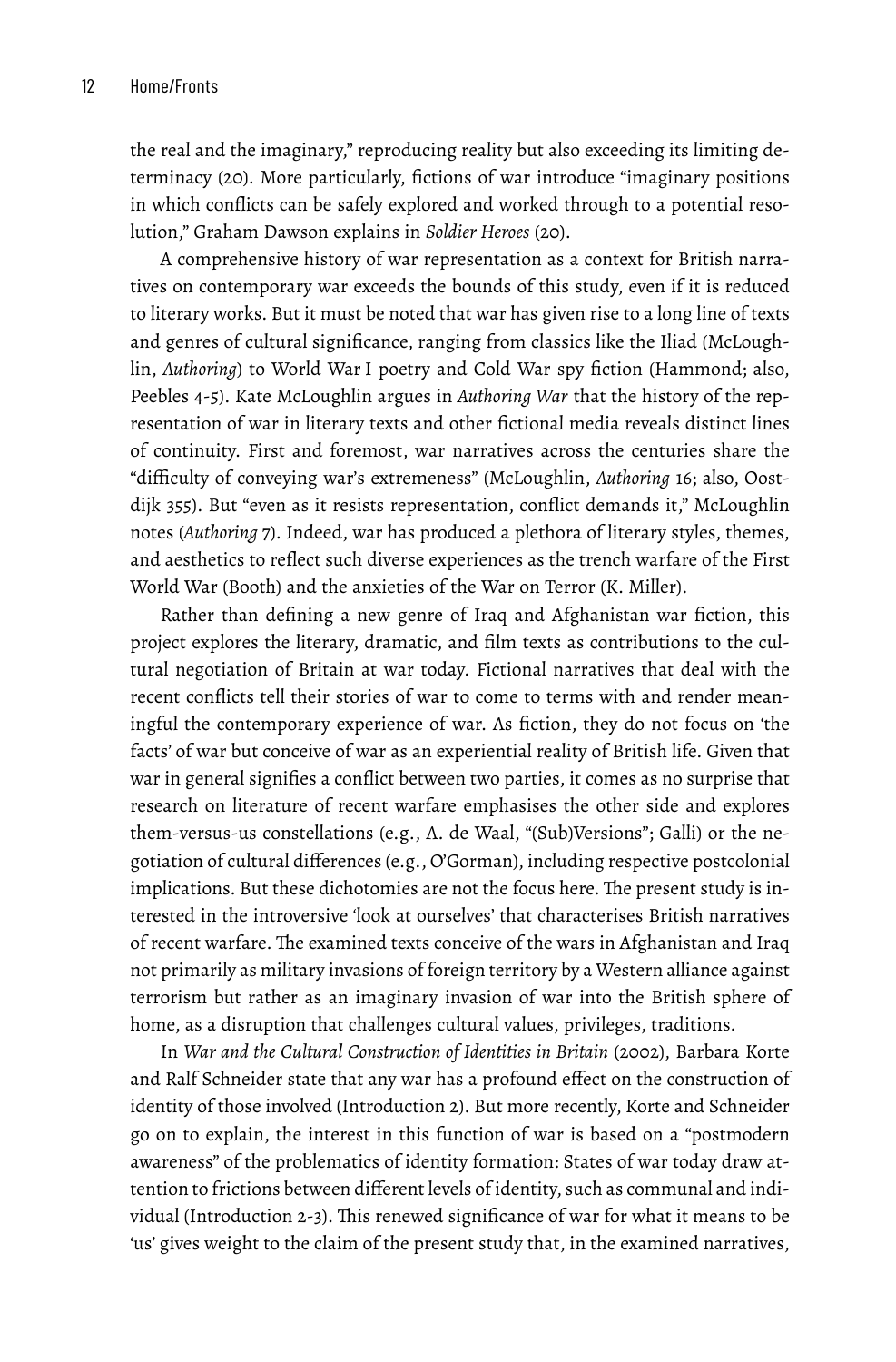contemporary war appears as a violent irruption into British life. This invasion of war into the sphere of cultural belonging signifies discontinuity, defamiliarisation, and extraneousness and leads to a crisis of meaning and signification at home. Further, this study claims that fictional representations of recent warfare work to dissolve the strangeness and incommunicability of war to integrate the experience into their narrative of British life. The stories create or reveal an interconnection of culture and war to work against feelings of alienation and (re)discover war as a reflection of culture on itself. As the narratives play through this process of negotiating war, what remains is a sense of vulnerability and at the same time a sort of resistance, that is, a subjection to the grand event of war as well as a sense of continuity in the face of violent conflict.

In the narratives examined in this study, the cultural self-perception of common British life under the strain of war is central. This concern links to how the history of mentalities, a branch of the French *Annales* school, thinks about cultural change. Unlike earlier approaches to cultural history, the history of mentalities does not look at high culture but is interested in the shifting "attitudes of ordinary people toward everyday life," Patrick H. Hutton writes ("The History" 237). The approach focusses "on unspoken or unconscious assumptions, on perception, on the workings of 'everyday thought' or 'practical reason,'" Peter Burke explains (162). Similarly, the present study investigates narratives that deal with ordinary people and their everyday experience of war rather than with decision-makers at the centre stage of politics. The history of mentalities is further concerned with gradual long-term developments (Hutton, "Mentalities" 801)—in that regard, Fernand Braudel's "macrohistorical" work is paradigmatic (Andrea 605). The present study also looks at more subtle changes but does not claim to identify long-term shifts. The wars in Afghanistan and Iraq are too recent to argue for lasting effects as their impact competes with cultural "modes of resistance": "the inertial power of habits of mind, conventions of speech, and visceral convictions that inhere in the common sense of tradition" (Hutton, "Mentalities" 801). More recent and future events may cast a different light on these conflicts. The present project therefore aims at identifying current strategies of dealing with and making sense of contemporary war in fictional narratives.

The argument this study makes about the narrative negotiation of war as an intruder into British life rests on an idea of culture as a sphere of belonging, or 'home,' confronted with an unsettling, seemingly unfamiliar sphere of war. Home, in the present context, stands for what Isabel Capeloa Gil calls "the anthropological ordering enacted by culture"; in direct contrast, war signifies an "extraordinary experience of mutual destruction" (32). Gil notes that, against the backdrop of the modern-day nation-state and its inveterate bourgeois family ideal, the experience of war calls for a reaffirmation of the domestic order of home and family (32). The present study, however, argues that, since war not only invades home but is also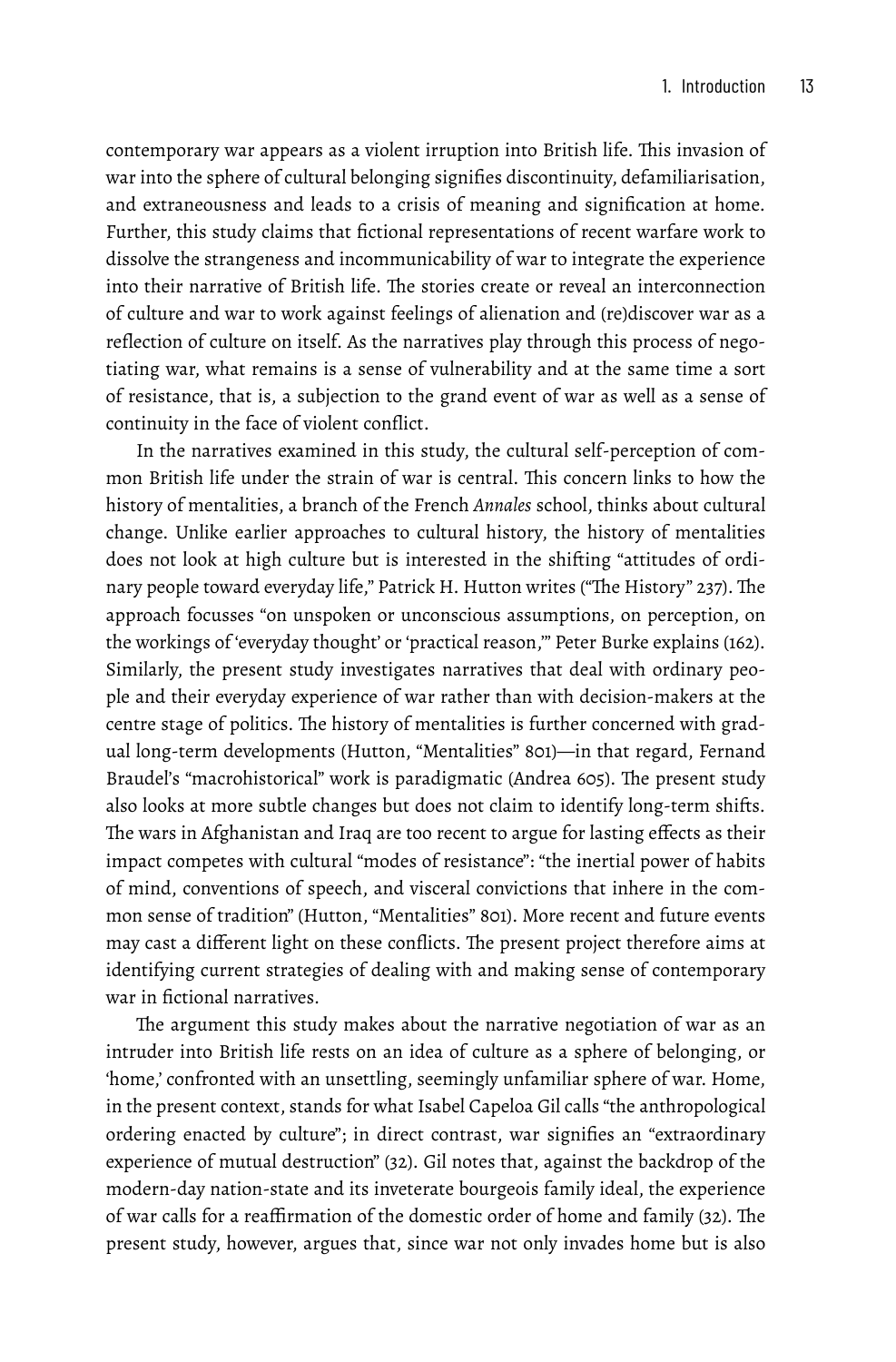allocated within the British experience in the examined narratives, home is not simply reaffirmed as it was. Rather, home is challenged by the exposition to war and transformed into a home/front<sup>4</sup>—a home sphere that integrates or rediscovers traits of war. The terminological triad of *home*, *war*, and *home/front* that is central to this project will be further specified in chapter 2.

In the present study, the theoretical underpinning for the process of negotiating home in the face of war is Yuri M. Lotman's semiotic model of culture (chapter 3.1.) or, more precisely, his idea of a dynamic semiosphere that is defined as both the product of semiosis of a given culture and the precondition of its existence and development (*Universe* 125). To begin with, home and war are assigned to the opposition of semiosphere and extrasemiotic space. Just as Bernd Hüppauf defines war as an antithesis of culture (15), the fictions examined here designate war as external and alien to British culture—eagerly disregarding Britain's active role in the actual campaigns abroad. Home, on the other hand, is in principle located at the centre of the semiosphere. Lotman, Russian semiotician and cultural historian, at one point defines home as a place of "one's own … of safety, culture" (*Universe* 185). A crucial determinant of his model is the boundary of the semiosphere: It is, according to Lotman, a place of increased semiotic exchange ("On the Semiosphere" 208-209) or, in other words, a dynamic "mechanism" that accounts for the change of culture over time (*Universe* 136-137). For the present project, the boundary provides the infrastructure or 'gateway' for the semiotics of war to enter the cultural home sphere. Thus, the model is particularly suited to represent—to render visible and comprehensible—the reworking of home into a home/front. A reading of the selected works of prose literature, drama, and film along these lines facilitates an understanding of how fictional narratives contribute to the cultural conceivability of the wars, to the process of rendering war meaningful in the context of Britain today.

The narrative configuration of this negotiation of home and war varies across texts and media. By way of example, Pat Barker's short story "Subsidence," published in the *Guardian Review* in July 2003, reveals how an interconnectedness of home and war may be established in fiction. In "Subsidence," the primary sphere of belonging is the middle-class family of Ruth. Their home in the former coal district of County Durham stands on shaky ground: Cracks in the walls tell of the "cavernous darkness" of the disused coal mines in the ground beneath the house. On a figurative level, the broken plaster is symptomatic of the fading substance of Ruth's marriage. Her husband Matt's adulterous detachment from home and the communal subplot of the coal mining past resonate, subtly but significantly, with a third narrative thread: News reports on the war in Iraq, glossed over "like a bad

<sup>4</sup> The spelling *home/front* is adopted here to avoid confusion with other uses of the term *home front* (chapter 2.3.).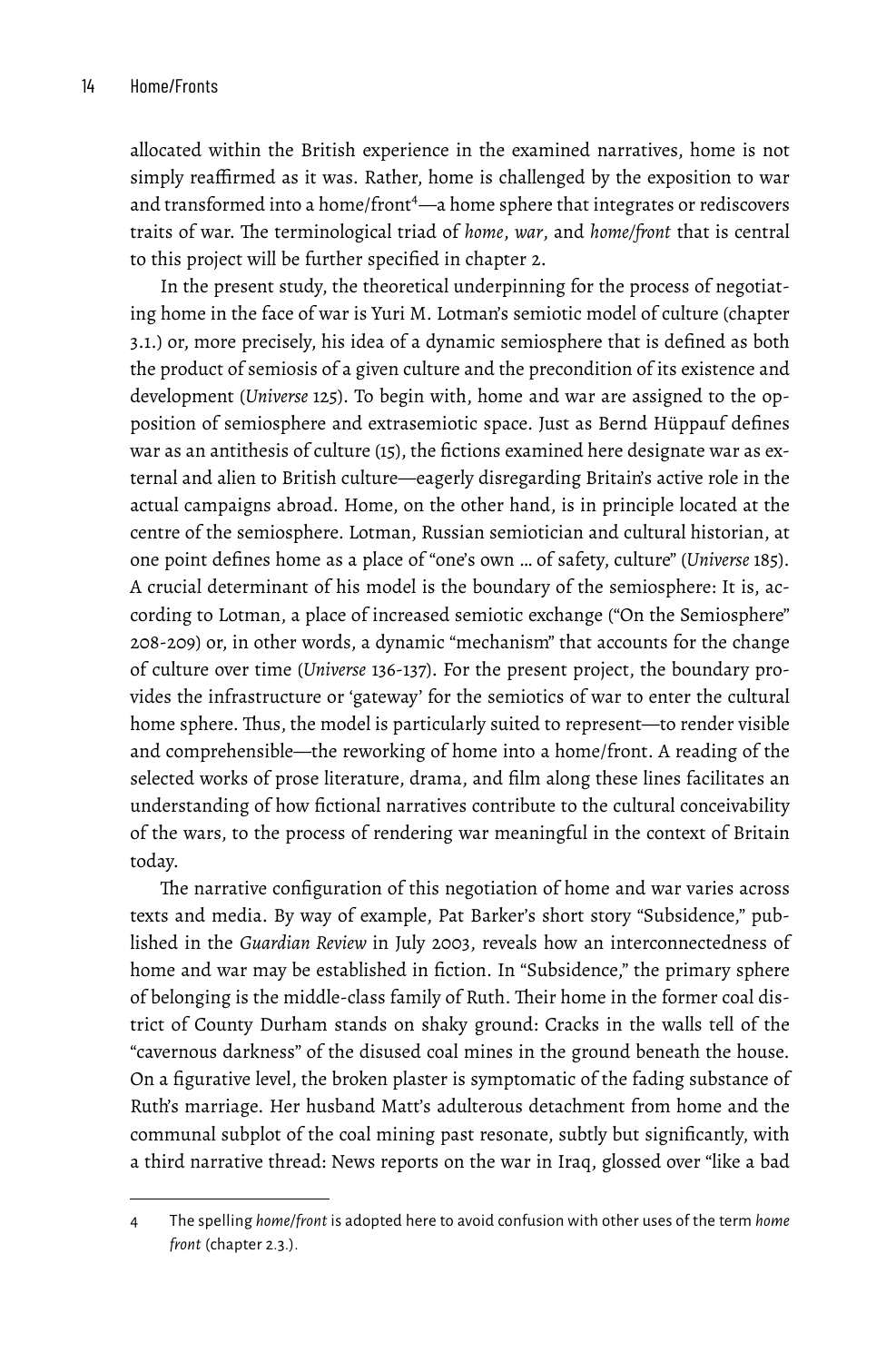action movie," claim Ruth's attention. At first, the reports seem to be random occurrences of everyday life. But the reports are translated—in Lotman's sense of the word—into a more invasive experience, as they interlink with the representation of family and community. Semiotic overlaps connect news reports and communal history: Because the area's past is so vibrantly present in the mind of Ruth, the war journalists calling out "Gas! Gas! Gas!" in a television report she watches seem to echo the shouts of miners long since vanished from the community. Another passage interlinks war and family: When the falsity of the 2002 September Dossier on Iraq's weapons of mass destruction (chapter 2.1.) is reported on radio, the exposure of the betrayal of the public coincides with Ruth's discovery of her husband's marital infidelity. The breach of trust in the private home comes to signify the waning justification of the invasion—and vice versa. By establishing these connections, some more openly than others, "Subsidence" creates a continuity between the broken family of Ruth, Durham's lost identity as a mining community, and the disillusioned country at war that makes for an insubstantial or 'cracked' home/front across private, communal, and national strata.

All of the examined narratives of recent conflict bring into contact culture and warfare, but they explore different forms of connectedness. On the superordinate level of the present project, the interaction of home and war in the examined narratives is conceived as an *invasion* of war into the sphere of home. This term not only ironically inverts the fact that it was indeed British forces who intruded foreign countries (Araújo 62) and exposes the narratives as particularly self-involved representations. The term *invasion* also captures how the experience of war is understood as unsettling, overpowering, and incapacitating. On the level of the individual analyses, the narratives answer to the suspension of the order of home by negotiating a possible contact or even reconciliation between the spheres. They probe ways to render conceivable the violent experience of war that is introduced to the space of belonging. Each narrative presents this interrelation between the spheres on its own terms: The contact and subsequent interaction may be spelled out, for example, as a visual, acoustic, spatial, or associative merging of home and war spheres, as a superimposition of one sphere onto the other, as a seamless transition between home and war, as a temporary replacement of one sphere with the other, or as the build-up of a metaphoric imagery interrelating home and war. By exploring the allocation of war within the home sphere along these lines, the texts find their own ways to make sense of the recent wars.

This primary interest of the present study is complemented by a second concern: the question how different media contribute to the cultural negotiation of the wars in media-specific ways. In turn, the project also investigates how war is represented beyond the limitations of a single medium. Therefore, the study's material basis is intermedial if only, following Werner Wolf 's categorisation, in an extracompositional sense (29). With its transmedial corpus, the study reaches across "bound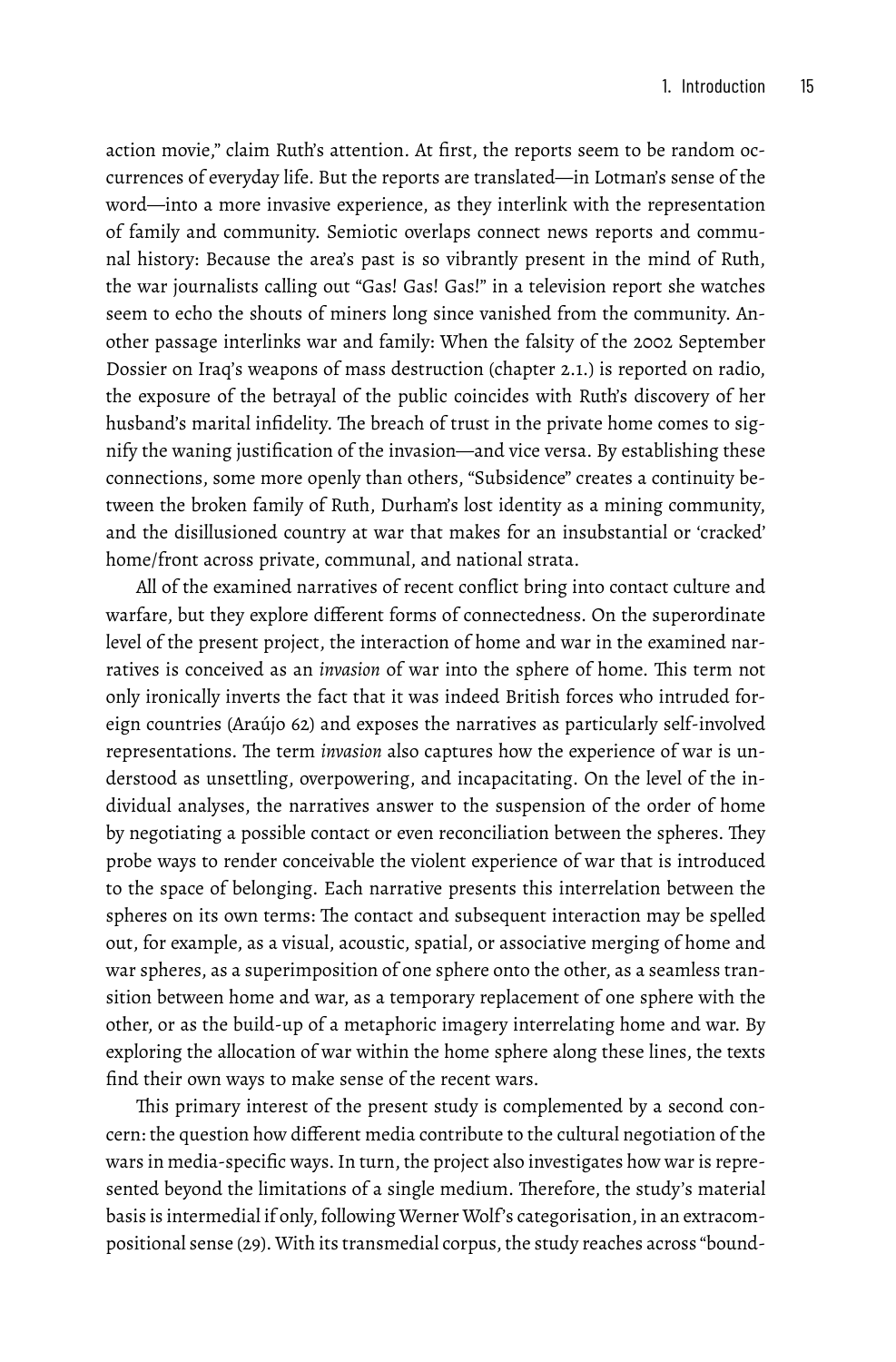aries between conventionally distinct media" (Wolf 19). The texts themselves are not transmedial in the sense of Henry Jenkins's notion of transmedia storytelling as defined in *Convergence Culture* (2006).5 Still, the heightened interest in the mediality and intermediality of narrative in recent scholarship informs the present study (Ryan, "Narration" par. 30). Novel, drama, and film were chosen to exemplify the diversity of media fictionalising the recent wars.<sup>6</sup> The British stage has responded quickly and with a wide variety of productions to the wars in Afghanistan and Iraq. There is also a considerable selection of film and television productions from the UK that are relevant to this study—though the respective US-American output overshadows British productions in number, public and critical recognition, and aesthetic and artistic influence (Hißnauer 183). British writers of narrative fiction took time to respond to the recent wars. Though there are a few early examples, only towards the end of the 2000s and reaching into the next decade contemporary warfare appears more frequently as a theme in the British novel.<sup>7</sup>

This study assembles media texts distinct in their mediality but also comparable on the level of the narrative: They are similar in terms of length, narrative complexity, and their propensity to create a coherent story world (e.g., Monaco 44). $^8$ For Wolf, film and drama "continue to be more or less related to literature while having developed their own profile" (22). It is the way these media are used in the cultural context that entrusts them with a function similar to that of text-based literature, even if their character and conditions have led to distinct conventions of storytelling. The three main chapters of this project thus focus on culturally established, accessible storytelling media presenting fictional—or at least decidedly fictionalised—narratives that draw on the same general subject matter: the recent conflicts in Iraq and Afghanistan. To limit the choice of texts, the project stipulates that this topical reference must be made explicit: Works included here may not necessarily present combat operations or foreign battlefields, but they all share a direct and not merely figurative reference on the story level to either or both of these wars to, again, ensure comparability across media boundaries. It is the experience of the reality of conflict—the manifestations, repercussions, problematics,

<sup>5</sup> The examined material is not intermedial in a narrow sense, i.e., telling a story "across more than one medium" (Wolf 19). The theatre project *The TwoWorlds of Charlie F.* (2012) comes closest to being intermedial in that sense because its televised making-of *Theatre of War* (2012) extends the play's story: the struggle of soldiers returning home from war permanently disabled.

<sup>6</sup> Nonfiction (e.g., documentaries, blogs, memoirs) also contributes to the cultural negotiation of the recent wars; but nonfiction formats are not investigated in the present project.

<sup>7</sup> For example, Andrew O'Hagan's *The Illuminations* (2015), Barney Campbell's *Rain* (2015), and Catherine Hall's *Repercussions* (2014) have been published relatively recently.

<sup>8</sup> Experimental forms of drama, for instance, are explicitly excluded in this study.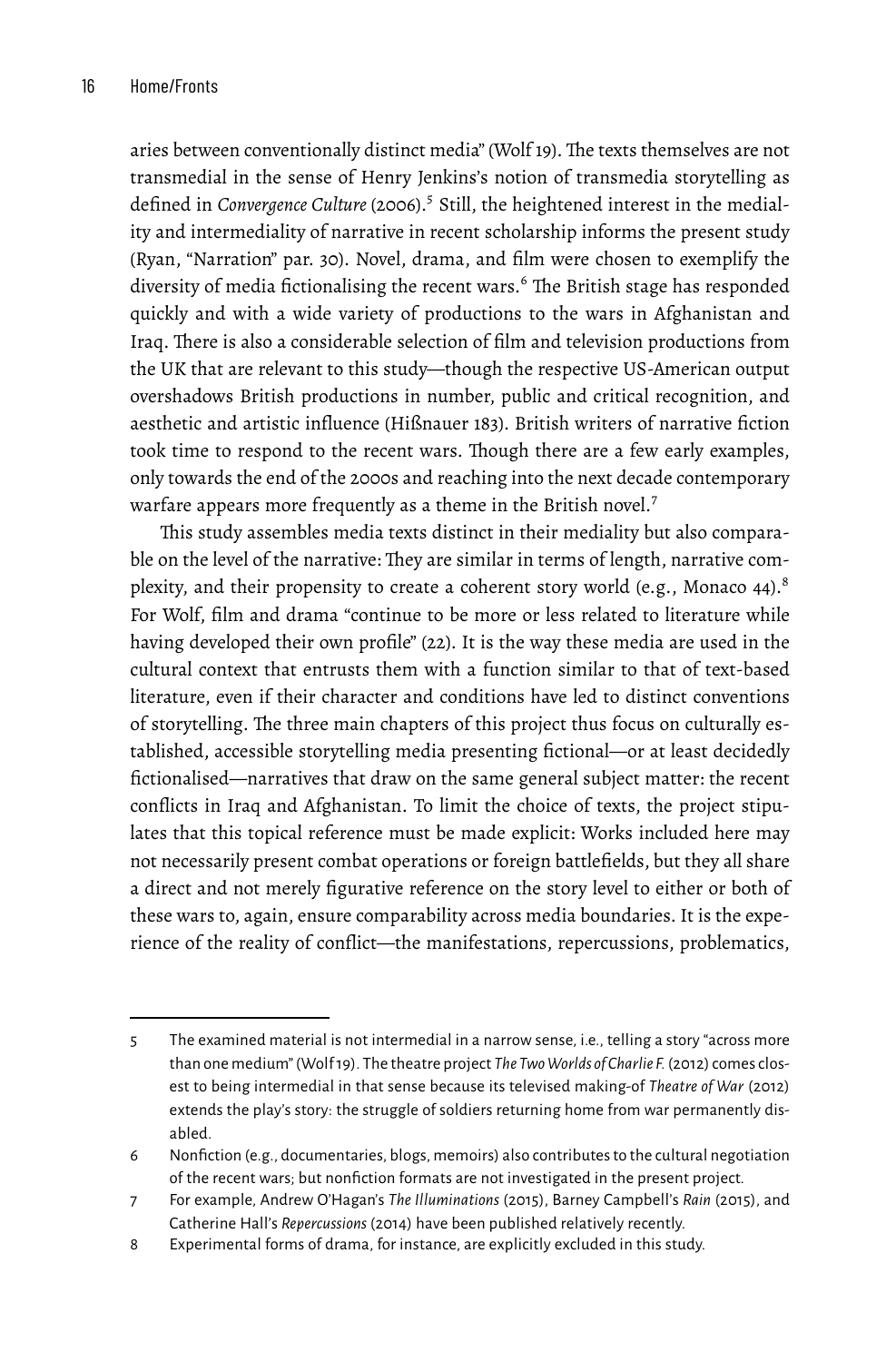absences the wars abroad cause in the cultural home sphere—that finds expression in these narratives.

In other aspects, the selected media differ, for example, in terms of specific narrative conventions, means of storytelling, or target audiences. As Marie-Laure Ryan observes, "different media have different affordances, giving them different expressive power" ("Transmedial" 368). The respective differences spring from distinctions on various levels. In reference to Ryan, Wolf lists differences on the grounds of, for instance, mono- versus plurimediality (e.g., the text-based novel versus the audiovisual medium of film), spatio-temporal extension (e.g., prose fiction is temporal, theatre spatio-temporal), or the specific role the medium is assigned in culture (e.g., the status of theatre as high culture as opposed to television as popular culture) (38). The complex mediality of a given narrative, which this list of criteria reveals, is crucial: The medium is not just a neutral means to deliver information, the medium has an impact on the narrative content (Ryan, "Narration" par. 2). From this perspective, the narratives presented in novel, drama, and film can also be understood as three distinct cultural responses to recent warfare. The reflexivity and imagination of the novel (e.g., Ryan, "Transmedial" 368) are juxtaposed with the immediacy and affective potential of dramatic performance (e.g., Fischer-Lichte, *Performativität* 61-62) and the diversity and scope of audiovisual narration in film and television (e.g., Monaco 43, 49-50) to explore the possibilities and limitations of representing an unsettling or even traumatic war experience in different media. The novel is strictly text-based, at least in the cases relevant here, while drama and film, which use a variety of semiotic codes, are plurimedial (Wolf 27).

The choice of media for this study of contemporary fictions of war seeks to balance a diversity of media perspectives with the compatibility of the results of the media-specific analyses. To make sure that an overall conclusion can be drawn in the end, the examinations of novel, drama, and film are guided by questions that apply to all media texts. These questions or, more generally, areas of interest arise from the elaborations in the following chapters. Based on the structural and terminological framework of Lotman's notion of culture (chapter 3.1.), the present project's understanding of contemporary war (chapter 2.1.), (the British) home (chapter 2.2.), and home/front (chapter 2.3.) yield analytical categories and aspects to govern a targeted analysis of the narratives set against the backdrop of the British military engagements in Afghanistan and Iraq. The questions aim at the narrative construction of war, home, and home/front as constituents of the fictional negotiation of British life in times of contemporary warfare. The thesis of the present project suggests and investigates the interlinking of home and war spheres in the examined fictions.The modification of (spaces, ideas, and identities of) home in the context of war is the ultimate interest of the analyses. The specific areas of inquiry lead back to the general interest in the conflation of *front* (that is, war and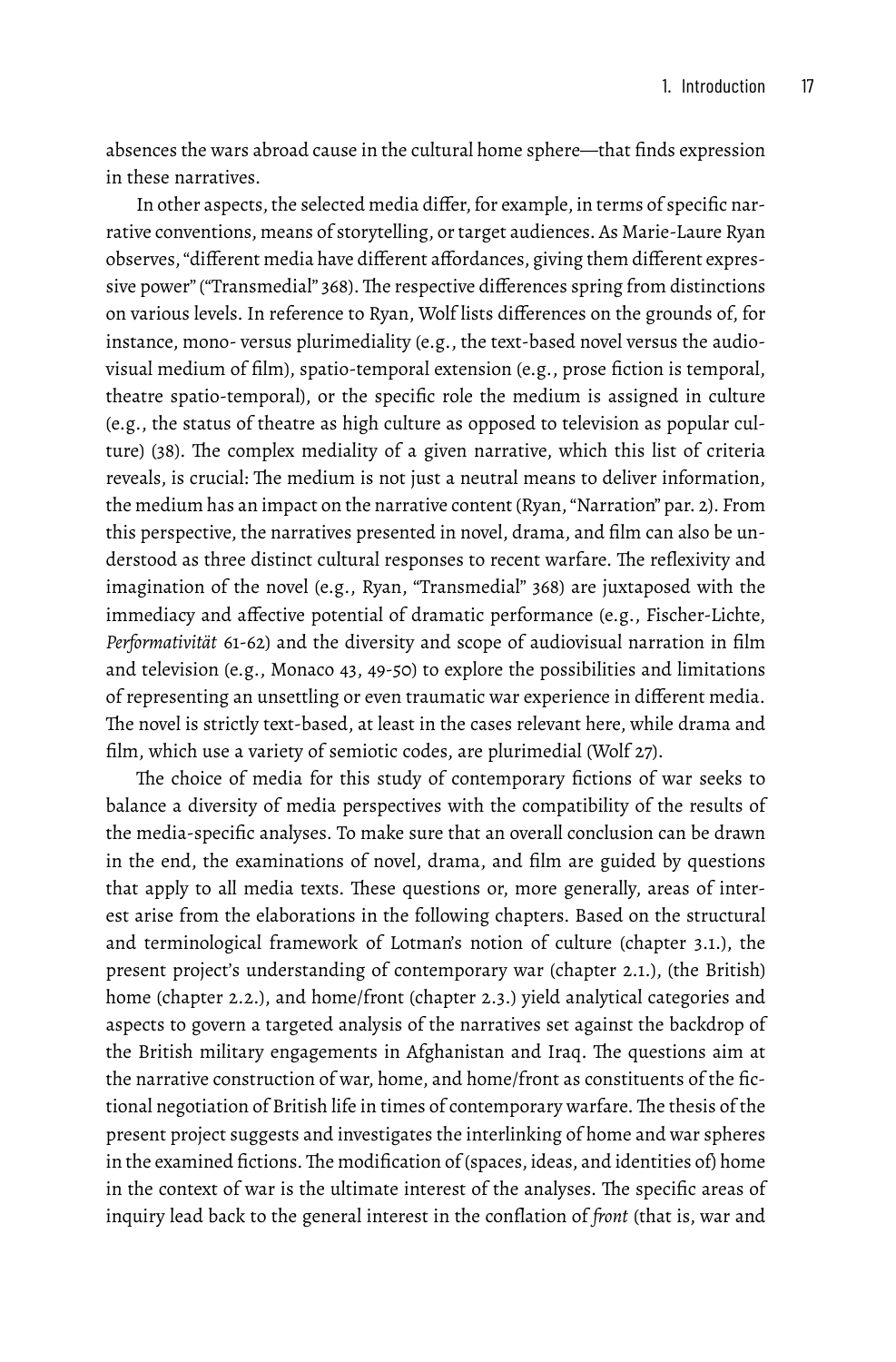its implications) and *home* (British culture) into a modified space of belonging that is captured in the term *home/front*.

While this is the argumentative guideline of the present study, the three main chapters—which focus on novel (chapter 4.), drama (chapter 5.), and film (chapter 6.) respectively—are both synoptic and analytic. For one thing, the chapters introduce and examine the media-specific corpora of British works set against the backdrop of contemporary war in Afghanistan and/or Iraq that were identified in preparation for this project. Within these exploratory subchapters, selected texts are analysed more closely to sound out the diversity of narrative home/fronts in contemporary fictional media from the UK. Though on practical grounds most of the readings must be relatively brief, this approach offers the possibility to work out media-specific emphases that emerge beyond the individual texts. For another thing, the second part of each chapter further substantiates the proposed thesis of this study by presenting a more focussed in-depth analysis of a single text from the respective field. These close readings exemplify the affinities of the medium: Graham Swift's *Wish You Were Here* (2011) will illustrate the construction of the home/front in the text-based narrative of a novel (chapter 4.2.); the dramatic construction of a war-torn home identity is exemplified by Simon Stephens's *Motortown* (2006) (chapter 5.2.); and the television serial *Occupation* (2009) will be the object of the more detailed examination of the home/front in a film narrative (chapter 6.2.). In terms of content and setting, for instance, *Occupation* devotes much attention to the action in the war zone; *Motortown* shows a pronounced interest in the return of the soldier to a small-scale domestic setting; and the novel *Wish You Were Here* is particularly focussed on the inner world of its protagonist. In the concluding chapter, the results from the analyses will be consolidated to come to a transmedial understanding of the cultural response to contemporary warfare in British fictional media.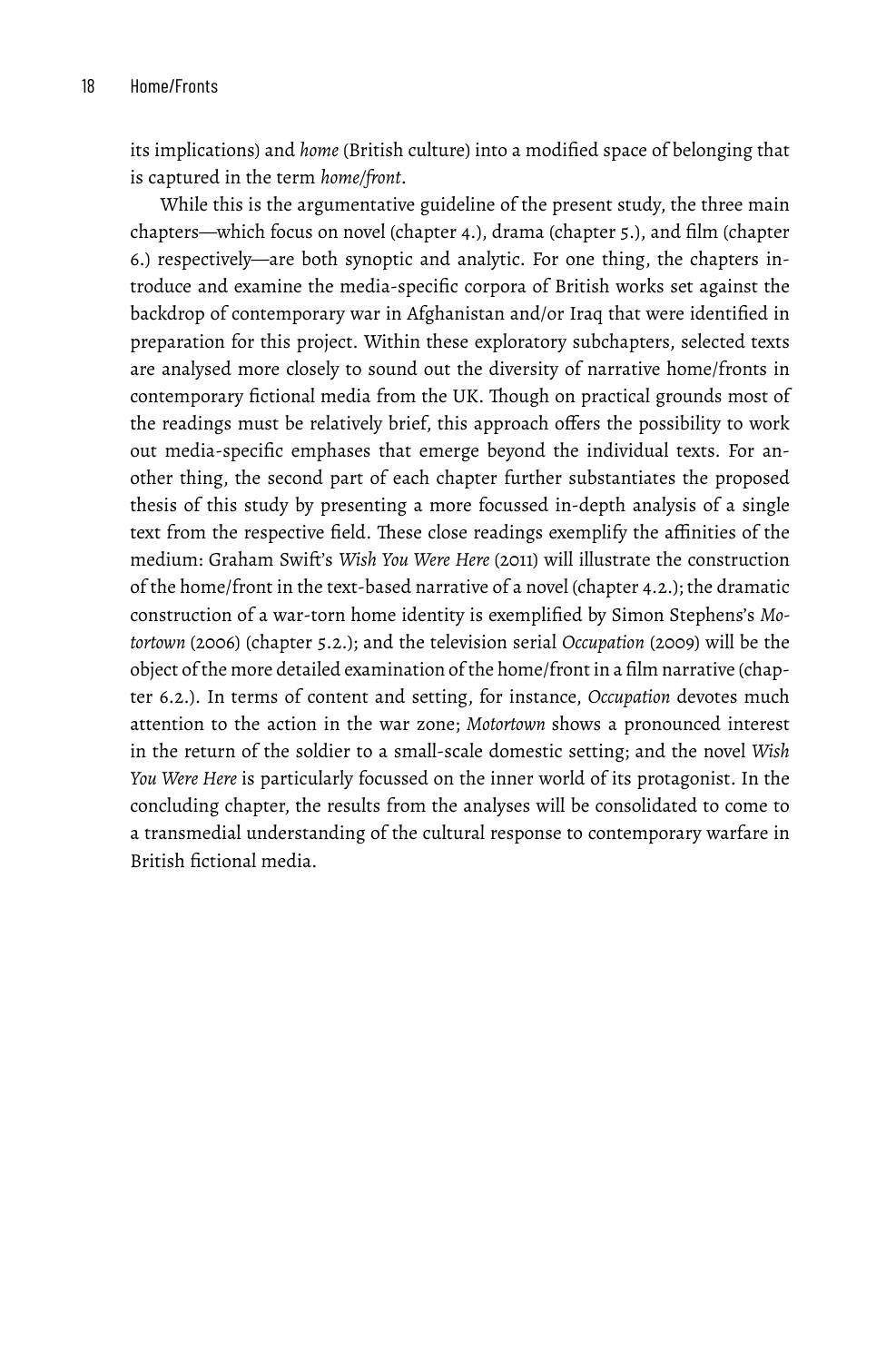#### **2. Contexts and State of Research**

Much of the production of and research on British war literature and media today is concerned with older wars. The World Wars in particular "have become … prosthetic memories," as Maggie Andrews observes; their narratives are so excessively repeated that they are available as "intimate … memories" for anyone (234). The continued relevance of the Great War (1914-1918) is not least exemplified by popular drama series such as *Downton Abbey* (2010-2015), in which World War I is, once again, confirmed as a "turning point" for the development of national identity, as a moment of drastic cultural change (Baena and Byker 262, 265). In *Cultural Heritage of the Great War in Britain* (2013), Ross J. Wilson confirms that this war "still haunts modern society" (1). And the same holds true for the Second World War (1939-1945): Recent cultural production, ranging from blockbusters like Christopher Nolan's *Dunkirk* (2017) to academic studies such as Petra Rau's *Long Shadows* (2016), still upholds World War II as a cultural reference point for present-day Britain.

More recent experiences of war are yet to be conceived in culture. The *Edinburgh Companion to Twentieth Century British and American War Literature* (2012), for example, deliberately "stop[s] short of the wars in the Middle East, in the Gulf, Iraq, Afghanistan, for that story is still being written and told" (Piette and Rawlinson, Introduction 3). When research does address the cultural representation of the wars in Iraq and Afghanistan, they are usually embedded in one of the defining discourses of the early twenty-first century: America's (Global) War on Terror(ism). This campaign, "a representation of events, a rhetorical construction, a series of stories about 9/11 and about America's place in the world" (Holloway 4), determines the public, literary, and academic perception of the military missions waged in its name. Book-length publications in this field include David Holloway's *9/11 and the War on Terror* (2008), Daniel O'Gorman's *Fictions of the War on Terror* (2015), and Susana Araújo's *Transatlantic Fictions of 9/11 and the War on Terror*. As the present study focusses on British representations, it is important to note that "the lion's share of [academic and popular press] literature is focussed on the experiences of the United States," as Warren Chin notes in *Britain and the War on Terror* (2013) (3). For obvious reasons, 9/11 and the War on Terror are publicly discussed, fictionalised, and theorised mainly as American concerns. Besides, themes like terrorism, secu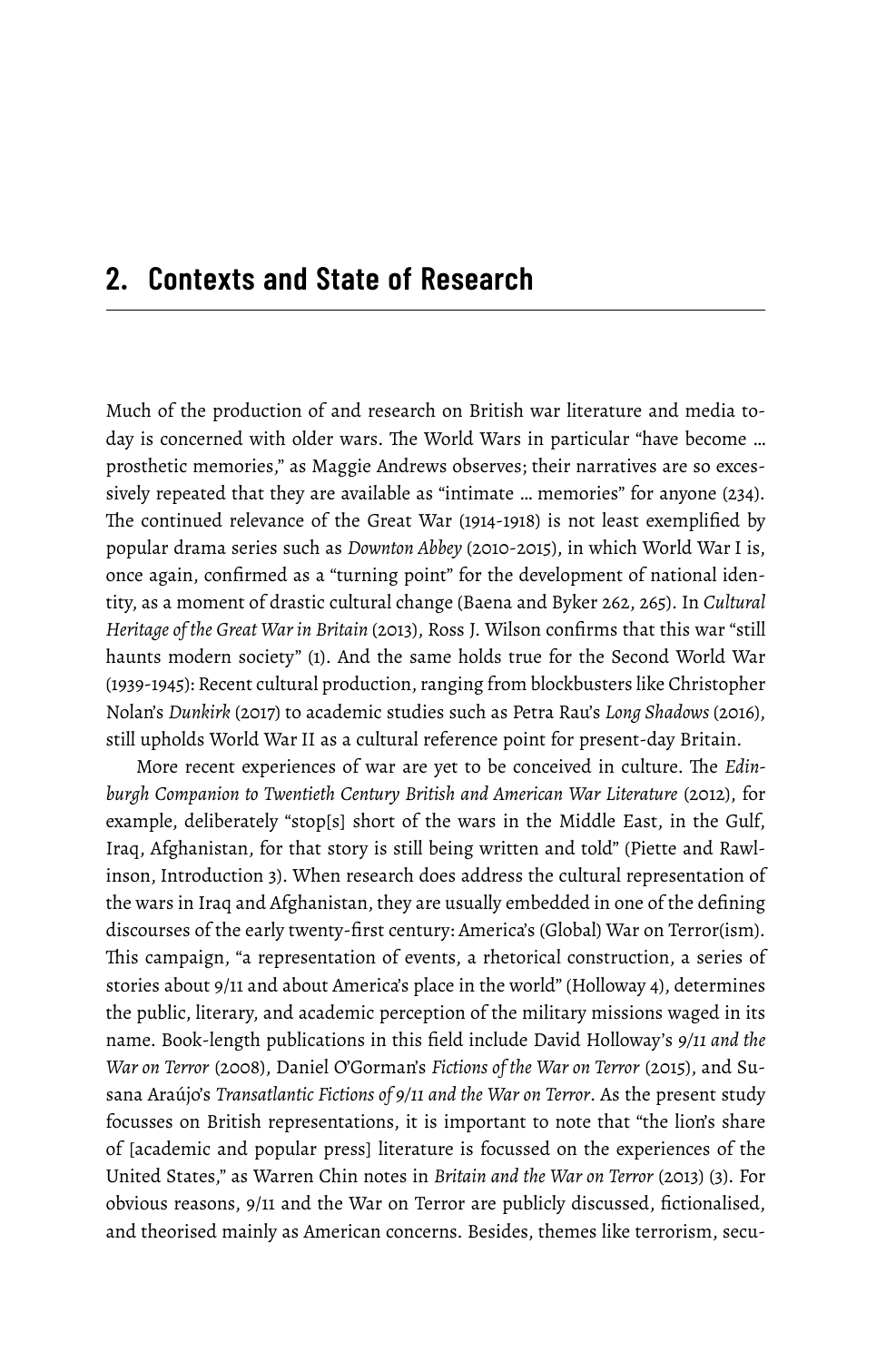rity, trauma, or cultural differences are also much more prominent in fiction and research than the military side of the War on Terror, for example, in Katharina Donn's *A Poetics of Trauma after 9/11* (2017) or Tim Gauthier's *9/11 Fiction, Empathy, and Otherness* (2015). Much is still to be said about Afghanistan and Iraq as cultural experiences of war and about the literary, dramatic, and cinematic reactions they inspired, especially if the focus is on the cultural context of the UK.

The exclusively British perspective of the present project concerns authorship and production context as well as narrative setting, principal characters, and general focus of the narratives. That is, this study is interested in stories that (re)create British life-worlds and experiences in the face of military warfare abroad. Texts and media from other cultural contexts may have also had an impact on the British reception of the recent wars. Especially American representations, most certainly blockbuster productions like Kathryn Bigelow's Academy Award-winning film *The Hurt Locker* (2008), received their fair share of attention from UK audiences. Suman Gupta also observes "a heightened interest" in Middle Eastern poetry during the Iraq War, both in Britain and in the United States (16). Still, such material must be the object of another study. The present project's corpus alone covers more than a decade of UK writing and filmmaking. Indeed, the production of contemporary British literature and media dealing with the recent wars provides a wealth of material that substantiates an investigation of specifically British responses to the wars in Afghanistan and Iraq. And even if there is extensive research on corresponding US narratives, insights gained from studies of material from the United States can never compensate for an examination of the British narratives, for "media and war are handled differently by different nations" (Schubart 5). Chin observes that "the British experience as an occupying army proved to be very different to that which emerged in the American area of operations" (106). Thus, even if Britain and the US were allies in Afghanistan and Iraq and share cultural and political affinities, they also have distinct cultural, political, and historical perspectives on these conflicts.

So far, scholarship on the literary and cultural representation of the Afghanistan and Iraq Wars has rarely focussed on British material exclusively. Individual works from the UK are, however, included in studies on 9/11 and the War on Terror with an American or international outlook. Some publications seek to balance perspectives from both sides of the Atlantic, for example, Gupta's *Imagining Iraq: Literature in English and the Iraq Invasion* (2011) or Stephen Lacey and Derek Paget's *The 'War on Terror': Post-9/11 Television Drama, Docudrama and Documentary* (2015). Kristine A. Miller's *Transatlantic Literature and Culture after 9/11* (2014) also addresses texts from the US and Britain, but the essays in her volume again rather deal with the theme of terrorism and only touch upon the wars as part of the War on Terror narrative. Gupta's work comes closest to the present study, because it also takes a transmedial approach and deals with literature of the war in Iraq in particular, not the wider War on Terror. And though Gupta writes about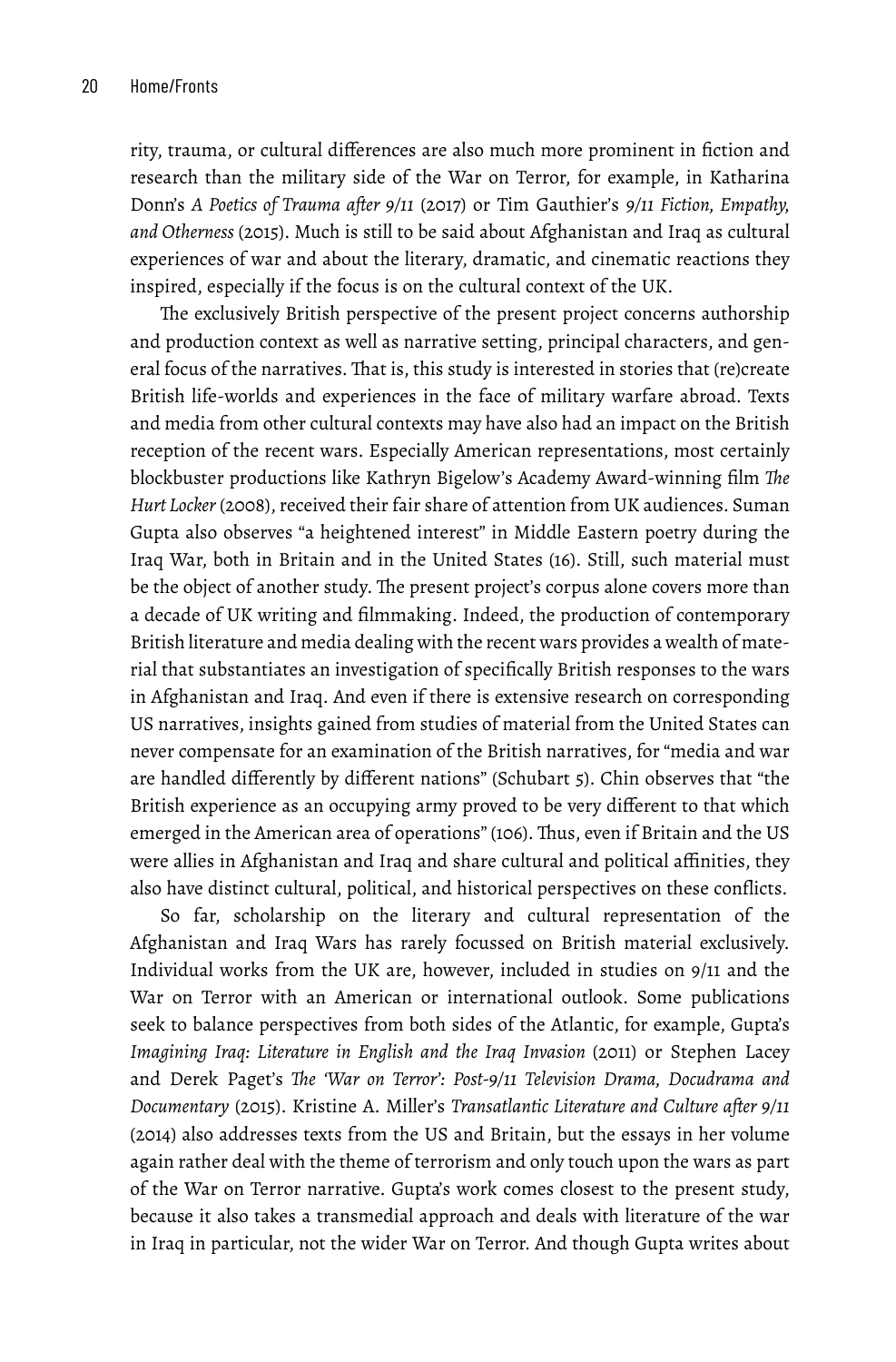English-language literature in general, as a UK-based scholar, he appears to be particularly aware of British texts. Other than the present study, however, Gupta's project only looks at material produced between 2003 and 2005. In addition, Gupta has a rather specific objective: to investigate how literature on the Iraq invasion provides insight into "the recent and current condition of literature" (13)—whereas the present study focusses on the current condition of culture as it emerges in literature, drama, and film.

Much of the relevant research literature has a transmedial perspective. Apart from the studies by O'Gorman and Araújo, few works focus primarily on the novel—and such studies, again, rarely deal with texts focussing on the military campaigns. Film studies, possibly due to the strong tradition of the war film genre, more frequently focus on the military side of the War on Terror. Martin Barker's *A 'Toxic Genre': The Iraq War Films* (2011) analyses more than twenty works but only includes two films from a British production context—one of which, Nick Broomfield's *Battle for Haditha* (2007), deals with a group of US Marines rather than UK troops. Rikke Schubart, Fabian Virchow, Debra White-Stanley, and Tanja Thomas's *War Isn't Hell It's Entertainment* (2009) looks at contemporary visual representations of war more generally. Following James Der Derian's *Virtuous War* (2001), Schubart and her colleagues are interested in the long-standing entanglement of war, media, and entertainment industries (Schubart 2). In the context of 9/11 and facilitated by digitisation, the "morphing [of these industries] into one another" spread far beyond the US, Schubart explains, blurring the boundaries of war, media, and entertainment on a global scale (4). Next to its focus on film, Stacey Peebles's *Welcome to the Suck: Narrating the American Soldier's Experience in Iraq* (2011) also includes other media but, again, deals with an American perspective on war. Still, Peebles's work stresses the significance of the soldier figure to conceive of contemporary war as lived experience rather than virtual representation (if, remarkably enough, *in* representation) that also holds true for the present project. Studies on post-9/11 film occasionally include a separate chapter on Iraq War films, such as Douglas Kellner's *Cinema Wars* (2010). As a matter of fact, if recent warfare is addressed in fiction or research, Iraq as the more contentious conflict of the two is usually focussed (Peebles 2). German scholarship, such as Carsten Gansel and Heinrich Kaulen's *Kriegsdiskurse in Literatur und Medien nach 1989* (2011) and Christa Karpenstein-Eßbach's *Orte der Grausamkeit* (2011), expectably focus on other recent wars, such as the Balkans or a variety of smaller conflicts. Scholarship on the contribution of British theatre to the negotiation of the wars in Afghanistan and Iraq is comparatively numerous. Plays written and produced in reference to these wars are addressed by Sara Soncini in her study *Forms of Conflict* (2015), by Ariane de Waal in *Theatre on Terror* (2017), and by Julia Boll in *The New War Plays* (2013), to name but a few. The relevance of British drama in this field is also reflected in more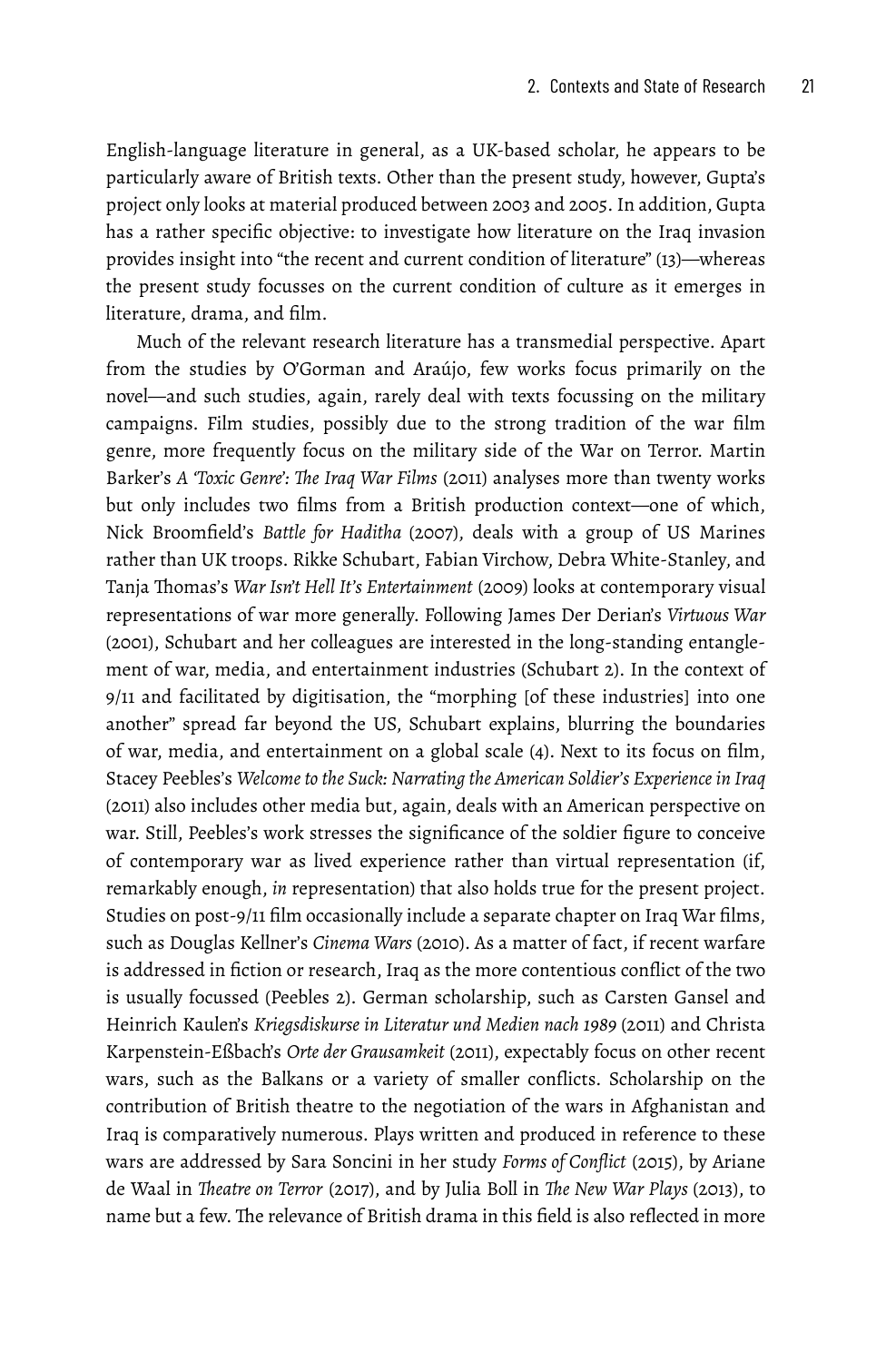general studies on contemporary theatre which, when addressing documentary drama, almost invariably include plays that deal with the wars.<sup>1</sup>

Texts and media of contemporary war are of course also addressed in shorter academic articles. These will be taken into consideration in the analyses later on. Still, some of the works examined here have not been explored in research yet. As the brief overview above reveals, much remains to be said about the British response—in fiction and across media boundaries—to the contemporary experience of the wars waged in Afghanistan and Iraq.

#### **2.1. War**

This project considers texts that openly reference Britain's recent campaigns in Afghanistan and/or Iraq. This is not to say that all material necessarily represents combat action or even military operations more generally. For Hew Strachan and Sibylle Scheipers, war is essentially defined by "the use of force" ("Fighting is what defines war") and characterised by "contention" based on "reciprocity" (Introduction 6-7)<sup>2</sup>; and Susan Sontag calls war "a huge tapestry of actions" ("Regarding the Torture"). The present project adopts a yet more inclusive understanding of the term: A culture's notion and perception of war is constituted as a nexus of events, debates, and experiences that includes but also exceeds military action. War is constituted at the intersection of military action, discourse, and historico-cultural conception, Hüppauf confirms in *Was ist Krieg?*, his monograph on the cultural history of war (24). Paul Virilio adds that war is not determined by "territorial, economic or other material victories" but rather by the appropriation of immaterial "perceptual fields" (7). In other words, war is a fight over ways of seeing and thinking.

This is important because the invasion of Iraq, at least from a conventional point of view, does not qualify as war: The military action of the US-led coalition was not fully regulated by international law, nor was military power distributed equally among the parties involved in the fighting (Gupta 19, 141; also, Youngs 929); the Iraq War was an asymmetrical conflict (Chin 143). For Gupta, using the term *war* rather than *invasion* detracts attention from the ethical dilemmas of the deployment: *War* denotes a confrontation of largely equal opponents and conceals the disruption of civil spheres that the term *invasion* implies (141). Moreover, "in the civil sphere," Gupta notes, "the invasion was … understood as reflexively *within*

<sup>1</sup> For more details regarding the state of research on British narratives of contemporary war in prose fiction, stage plays, film and television, see the respective chapters in this study.

<sup>2</sup> Hew Strachan and Sibylle Scheipers's list also includes "a degree of intensity and duration," combatants who do not act "in a private capacity," and some "aim beyond fighting itself" (Introduction 7).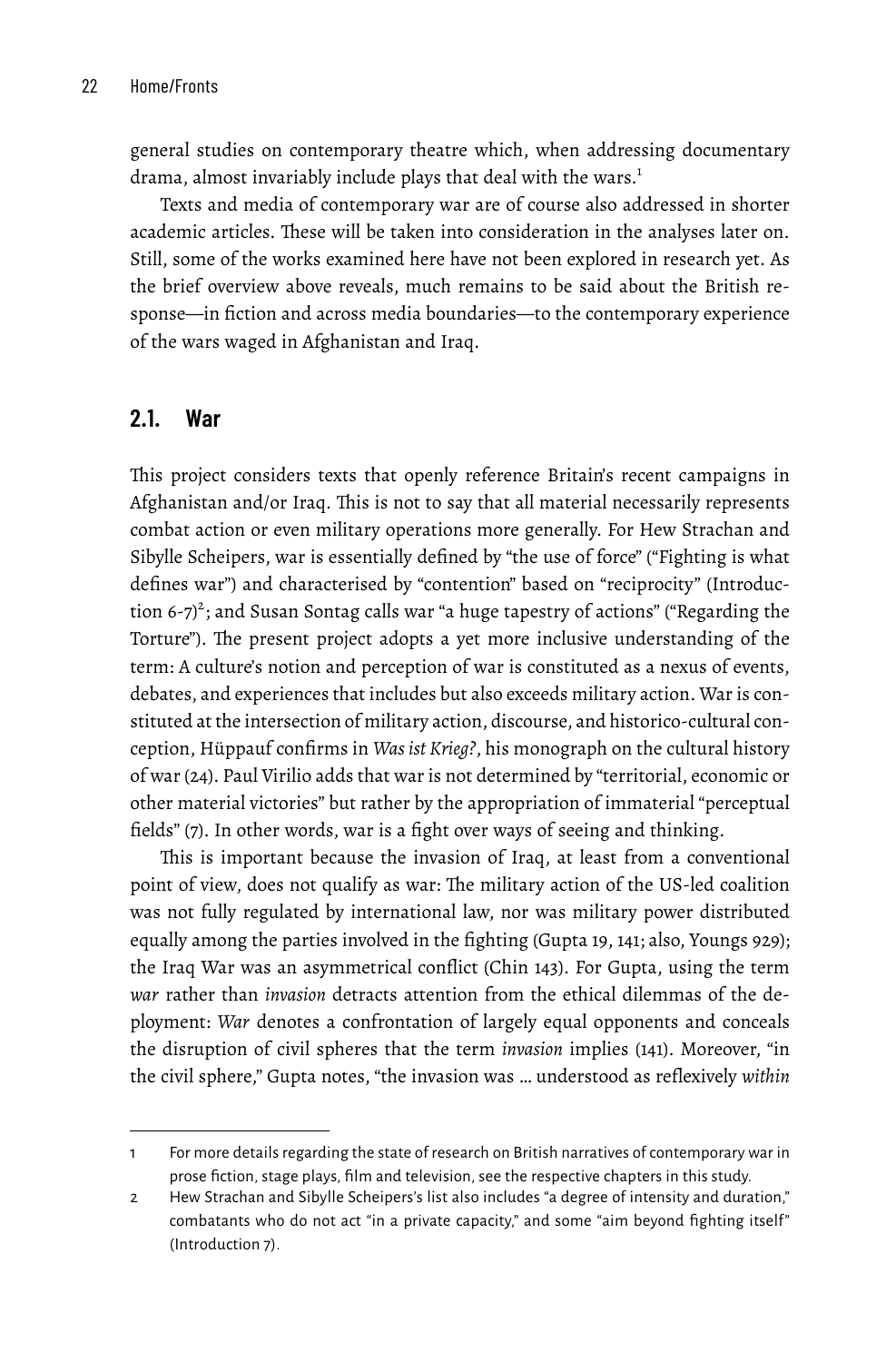the home-fronts and indeed *on* the home-fronts in various ways" (103-104). Thus, when the narratives examined here conceive of the wars as invasions into the home sphere, they ironically invert the fact that it was the British forces who intruded into foreign spheres (Araújo 62).

The actual narrative configuration of war will be addressed in the textual analyses of the present project: How do the novels, dramas, and films conceive of war? Which aspects and issues of the "amorphous amalgamate[s] of belligerent actions" (Boll 1) in Afghanistan and Iraq do they address? Which facets of war clash with the British home sphere? And which familiar cultural codes and images are used to make sense of war, to inscribe it into the narrative of home? But before such questions can be addressed, some context is necessary regarding the wars in Afghanistan and Iraq in general and the British role within and perspective on these conflicts in particular.

Over the past decades, theorists have dealt with a perceived change in the nature of warfare. As Boll contends, contemporary conflict, blurring the lines between "frontline and homeland, … war and peace," does not follow the rules of twentiethcentury state warfare (1). A key aspect of theories of post-1989 warfare, such as Herfried Münkler's or Mary Kaldor's new wars theories, is the asymmetry between state and nonstate actors. In *The Changing Character of War*, Strachan and Scheipers note that "part of the problem with much operational thought in the 1990s was that it had forgotten that the enemy has a vote and that his responses might be 'asymmetrical' or even unpredictable" (Introduction 7). William S. Lind's fourth generation warfare school pays specific attention to the effects of this asymmetry. Lind takes into consideration new weapons and tactics, "including terrorism and immigration," that make strategies of interstate warfare redundant (Chin 9-10). Some literary scholarship on contemporary wars, like Boll's *The New War Plays* or Rasmus Greiner's film study *Die neuen Kriege im Film* (2012), conceive of Afghanistan and Iraq as new wars in this sense and claim that they call for new representational approaches (Greiner, "Die neuen Kriege" 9).

The present project is not interested in classifying its material according to such concepts from political or social sciences. This study rather looks at the recent conflicts as cultural experiences of war—regardless of whether the military deployments qualify as war in terms of political studies, international law, or other disciplines and irrespective of whether they challenge traditional notions of war. What matters is that the invasions and occupations of Afghanistan and Iraq were publicly represented and perceived as wars in the British cultural sphere. Indeed, Gupta notes that the invasion of Iraq "was surrounded so comprehensively by talk of war that it appeared to become war" (20)—especially in the literary imagination (141). And it is in this sense that the present project speaks of wars and warfare.

In practical terms, war in this study refers to a number of events, contexts, and debates that determined the perception of the conflicts in Britain. It was the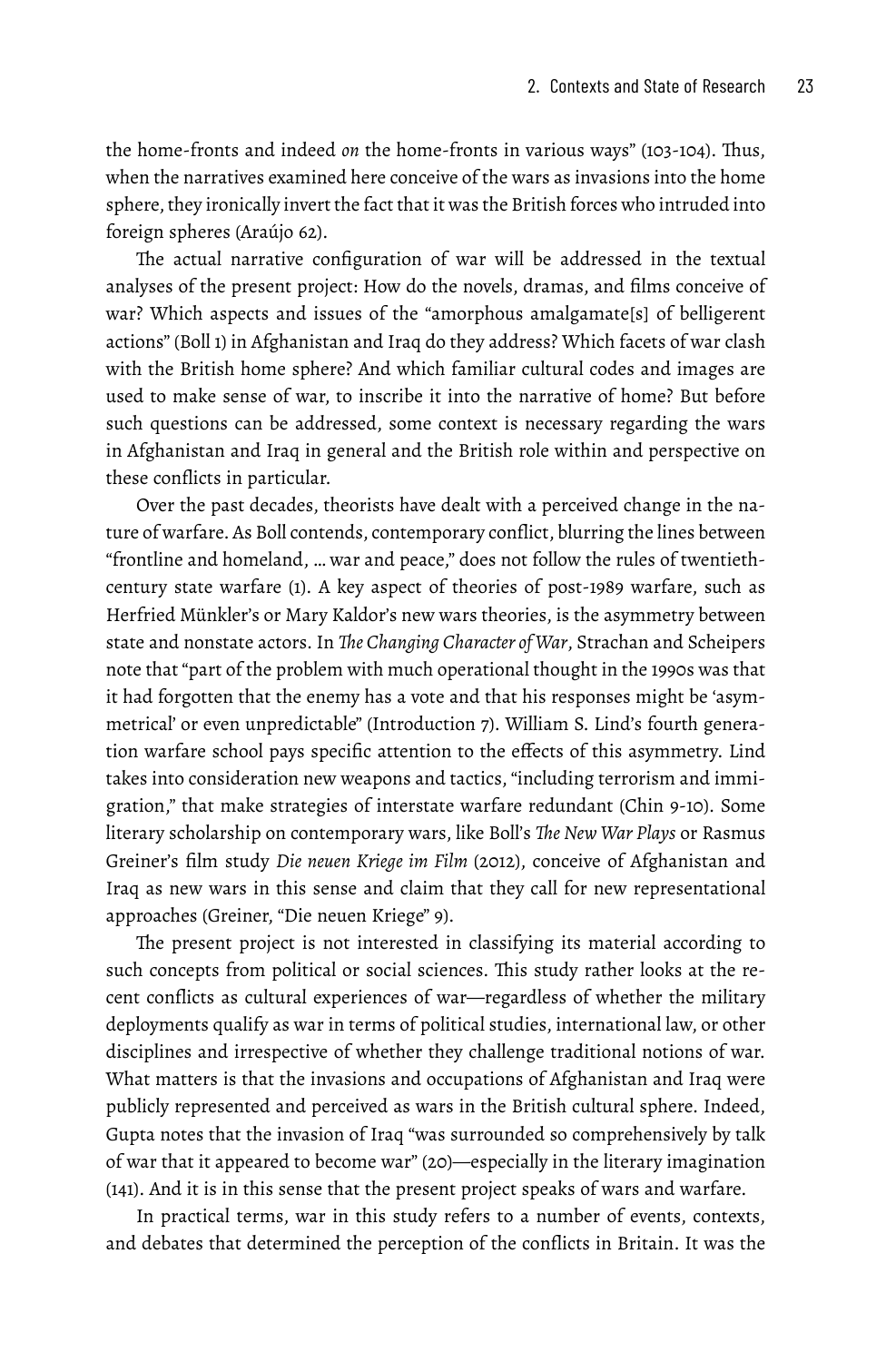militarised American rhetoric in the aftermath of 9/11 that had set the scene for the operations in Afghanistan and Iraq (Holland 2). And these missions would, for more than a decade, be the figurehead of the proclaimed War on Terror (Chin 3- 4). The campaigns were (and are) received within the discursive frame of the War on Terror. Yet, especially from a British perspective, the missions in Afghanistan and Iraq are not to be understood as manifestations of this figurative war alone. In fact, Britain looks back at a long line of military campaigns on Afghan battlegrounds, dating back as far as 1839. In both Afghanistan and Iraq, Western states had intervened for decades, if not centuries, and both had their distinct contexts, conditions, and problematics. After the 9/11 terrorist attacks, Afghanistan had appeared as "the logical primary target" for the US and its allies as the Taliban-ruled country provided a safe haven for terrorist organisations (Yorke 360). But Iraq was a highly controversial objective. The 2003 invasion of Baghdad was also not the first intervention of Western troops on these battlegrounds. It was preceded by the UN-mandated Gulf War of 1990/91 and by Operation Desert Fox, a 1998 bombing campaign conducted by US and British forces to 'remind' Iraq of UN regulations (Chin 79). Some of the examined war narratives take note of this historical depth and of UK military history more generally; lessons of war history are weaved, for instance, into Owen Sheers's play *The Two Worlds of Charlie F.* (2012) and Gregory Burke's *Black Watch* (2006) (chapter 5.1.3.).

In early 2002, the US began to make efforts to resume military action in Iraq (Holland 135). The invasion in March 2003 was disputed, to say the least. For quite a while, the "unwinnable folly in Iraq" (Sontag, "Regarding the Torture") directed attention away from the less controversial engagement in Afghanistan. Not before 2009, for instance, when *The Great Game: Afghanistan*, a series of playlets, ran at London's Tricycle Theatre (Kent 7), did the British stage react to this earlier conflict. On the operational side, the British had already increased their rebuilding efforts in Helmand province three years before and thus much earlier than the Americans (Chin 143, 157). But the British efforts were thwarted by the inadequate assessment of Taliban resistance: Fatality numbers among British troops rose sharply after 2006 (Chin 144-145, 157). In combination, the campaigns in Afghanistan and Iraq revived, once more, an experience of war in Britain that seemed to have passed away along with the twentieth century: long-lasting conflicts, costly in terms of materials input as well as health and life of British troops. Western forces quickly succeeded in disempowering the targeted regimes in both theatres of war but then struggled for years as post-invasion peacekeeping and rebuilding were hampered by prolonged low intensity insurgencies (Strachan 4). Since then, other strategies for the use of military force, such as targeted special forces operations, were adopted to take the War on Terror into the next decade (Chin 4-5). Anne-Marie Slaughter even hypothesises that Afghanistan and Iraq might end "boots-on-the-grounds" interstate warfare altogether (Fidler et al. 5; also, Chin 4).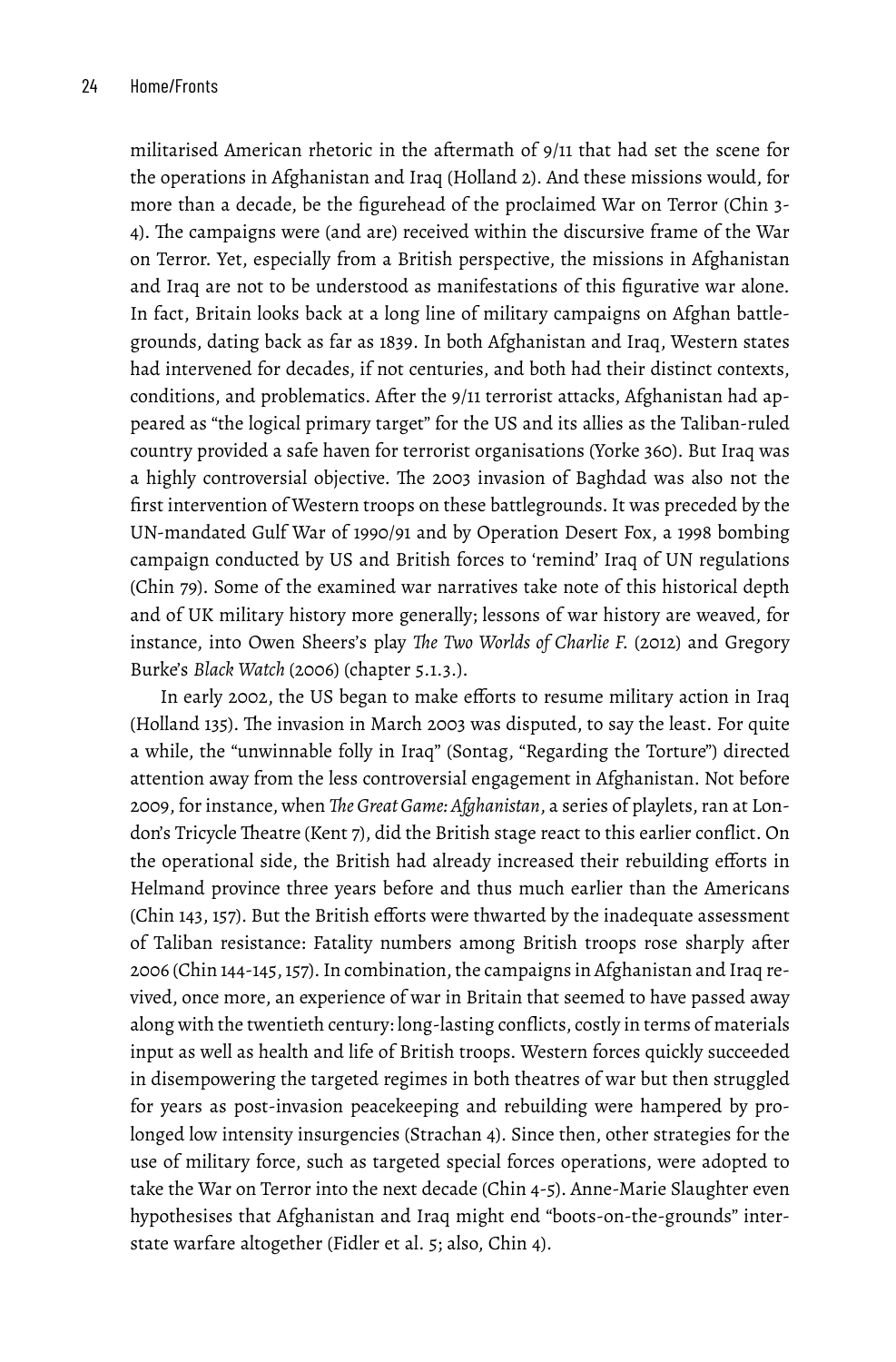Both wars were initiated and dominated by the US. Britain played "a not insignificant but essentially junior role" in the alliance (Yorke 407). Its New Labour government claimed to be on an equal footing with America, but Ambassador Sir Christopher Meyer expressed his concern that Britain failed to realise its influence in Washington (81) and sacrificed its national interests (Chin 77). The US welcomed the British contribution (Keegan 172) but emphasised that they could defeat Baghdad on their own if necessary (Chin 8). It was Blair's government that relied on "collective security and the 'special relationship'" with the US (Cawkwell 13; also, Fairclough); and it was believed that the PM's "personality and leadership style" led to Britain's participation in the Afghan and Iraqi campaigns, a position Stephen B. Dyson corroborates (289). Though others, such as James de Waal, disagree (vi; also, Johnson, Introduction 8), the wars were commonly seen as "Blair's wars" (Kampfner) or "Blair's Vietnam" (Danchev, "Tony" 189). In fictional media, Blair is repeatedly brought to life to examine his role in the wars. According to Stella Bruzzi, satirical portrayals in particular utilise the PM's "performative ambiguity" (134). Tracing the formation of New Labour's foreign policy before 9/11, Jack Holland emphasises Blair's claim of British leadership on the global stage if "not as a superpower" then at least "as a pivotal power" (60). Invoking "romanticised images of a glorious imperial past," Blair appealed to postimperial sensibilities that rested on ideas of insular exceptionalism, freedom, and independence, Holland notes (59; 64). Blair also presented the UK as a "transatlantic bridge," seeking to consolidate pro-US and pro-European positions that, until then, had been seen as mutually exclusive (Holland 56). And the PM put forth the notion of a British obligation to the international community, promoting and rationalising interventionism on moral grounds (Holland 58). That Britain ought to be a "force for good" became a "Blairite mantra" (Danchev, *On Art* 222).

Only weeks after Blair's pledge on 11 September 2001 to "stand shoulder to shoulder with our American friends" ("Blair's"; also, Yorke 364), British troops were sent to Afghanistan. At the time, there was little controversy about this campaign, which "had all the prospects of being a 'good' war, with a high level of international legitimacy," Edmund Yorke explains, and "firmly in line with Blair's much-trumpeted 1997 pronouncement of an 'ethical dimension' to Labour foreign policy" (365). But Blair's belief in the "tenacious myth" of a special bond with the US (Jon Cook 22) soon committed Britain to another war effort, which few of the Western nations were willing to support: preemptive regime change in Iraq. There was considerable opposition to this war in politics and news media (Keegan 176)—and among the populace. On 15 February 2003, an unprecedented number of people gathered in London and Glasgow to march against military action in Iraq, joined by millions in coordinated events around the world (Tarrow viii). The rallies provide the subject matter for a number of texts and media, such as Alison Miller's novel *Demo* (2005) (chapter 4.1.1.). In spite of the public outcry, a small majority of 54 percent backed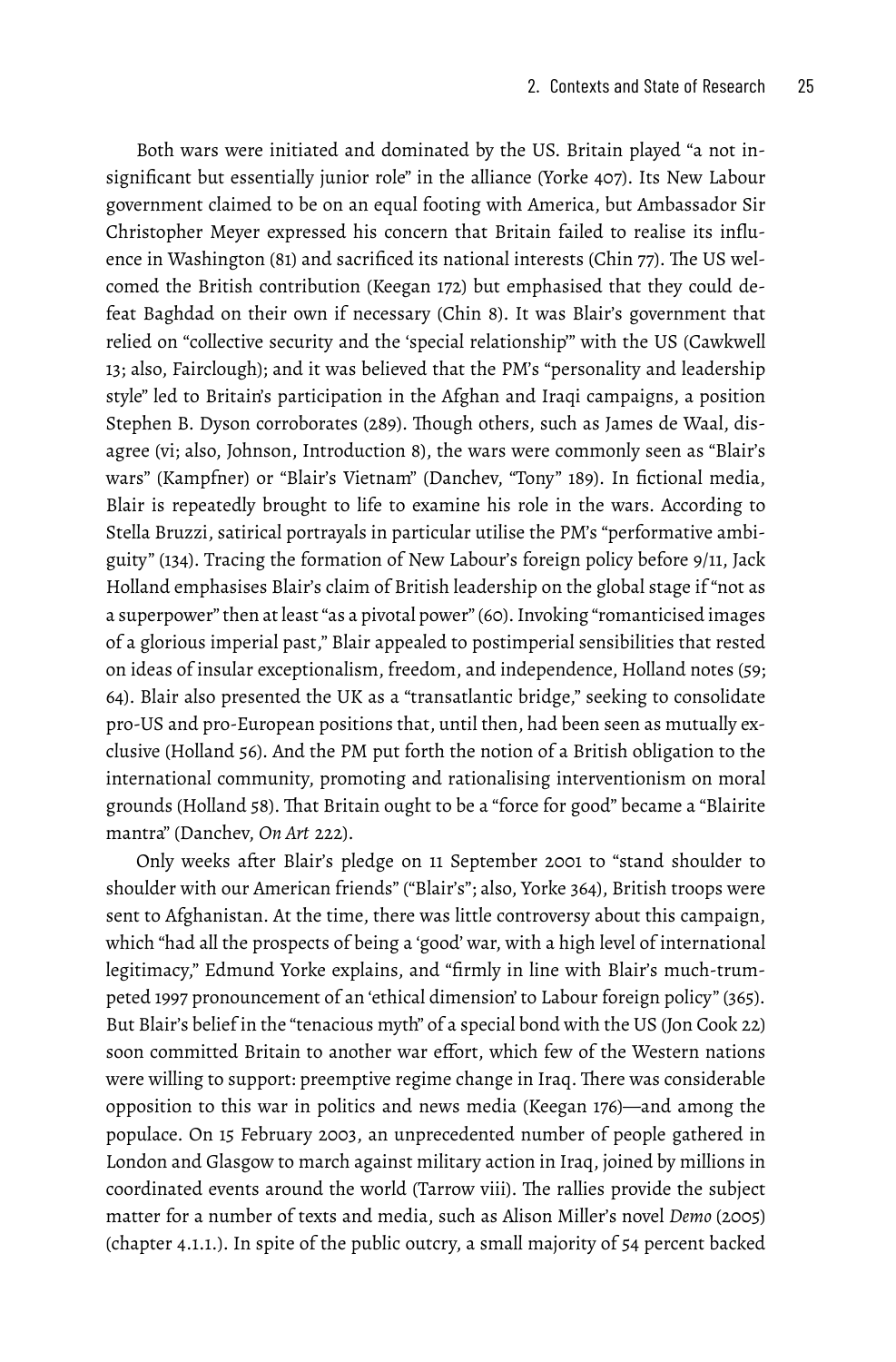the war effort at the time of invasion—a fact often ignored as general disapproval set in afterwards (Dahlgreen). In the 2016 Chilcot Report, the board of inquiry into the government's policy on Iraq concluded that Blair had "overestimated his ability to influence US decisions on Iraq" and had committed himself to war "before the peaceful options for disarmament had been exhausted. Military action at that time was not a last resort" (Chilcot 1).

Despite the British expertise in counterterrorism and counterinsurgency, UK military operations in Afghanistan and Iraq failed "at the grand strategic level" (Chin 9, 12). And the decisions on the levels of politics and military strategy also had an impact on the perception, experience, and representation of the wars on social and individual levels. In this sense, the political and military domains affect the examined fictional narratives, even though the stories centre on those not in power, such as civilians and lower-ranking soldiers. For instance, troops were not granted recommended intervals of rest and recuperation (Chin 37). Such resource problematics (Chin 13) are reflected in the narratives of war examined here in the prolonged absences of serving family members from home and in the frustration of soldiers in the field.

There was also an intense debate about the ethics and justification of going to war. A dark cloud was cast on the war in Iraq in particular when the torture of prisoners at Abu Ghraib by US forces became public. Similar cases involving British soldiers also came to light—with far reaching consequences for more than those directly involved (Kerr 402). As the judgement of the soldiers' actions blended with the discussion of "the rights and wrongs of the war," nothing less than "the legitimacy of British involvement in Iraq, the responsibility of the British Government, and the future of the military justice system" were at stake, Rachel Kerr argues (402). The incidents called into question the moral aspiration of the British presence abroad, which Lieutenant Colonel Tim Collins had captured in an "inspiring eve-of-battle speech" that came to public attention (Keegan 167)—and thus had an impact "far beyond its immediate sociocultural context" (Butt, Lukin, and Matthiessen 276):

I know of men who have taken life needlessly in other conflicts. I can assure you they live with the mark of Cain upon them.… You will be shunned unless your conduct is of the highest—for your deeds will follow you down through history. (Collins)

The moral guidance of this speech is, for instance, reflected in the television film *The Mark of Cain* (2007) (chapter 6.1.4.) or the short film series *10 Days to War* (2008), in which Collins's rhetoric is reenacted with some pathos by actor Kenneth Branagh (chapter 6.1.2.).

The ethical dimension of the wars is closely linked to the debate on the nature of the visual image and the 'ethics of empathy' that was sparked by the Abu Ghraib pictures. Much of this debate refers to Susan Sontag's thoughts on the function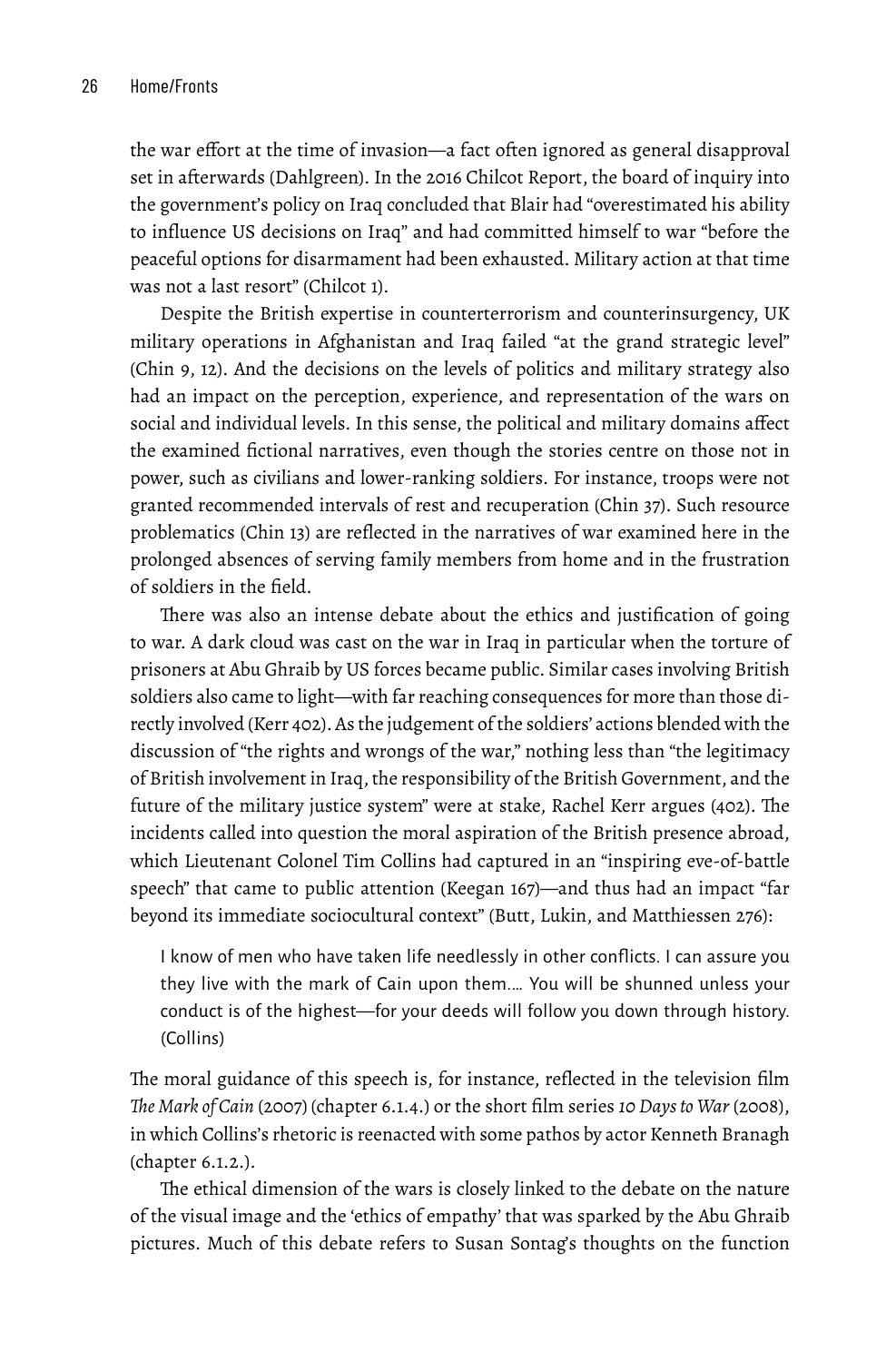of photographic images of war and disaster in *Regarding the Pain of Others* (2003) and to Judith Butler's *Frames of War* (2009), which discusses the link between representation and the grievability of life. "The Western memory museum," Sontag claims, "is now mostly a visual one" ("Regarding the Torture"). The history of the 2000s, the decade of the recent wars, "can be summoned by iconic images," Jeanne Colleran confirms (14). The ethics of representation are addressed in a number of the examined fictions. Pat Barker's novel *Double Vision* (2003) even refers explicitly to Sontag's book (chapter 4.1.2.).

The visuality of the wars is directly linked to their extensive media representation. Citing Douglas Kellner, Colleran argues that the media is the contemporary "site of culture," the place of power and social control (19). This media dominance changes "the relationship between war and society," Mark Imber and Trudy Fraser note in reference to Colin McInnes: Wars safely presented on television neatly separate the civilian viewer from the professional combatant in the field (384). At the same time, new communications technologies give power to media audiences to impact on foreign policy, Imber and Fraser add (384). The significance of media technology and representation features prominently in the examined narratives—notably in the text-based medium of the novel, for example, in Ali Smith's *The Accidental* (2005) (chapter 4.1.5.). Attention will be paid to how the texts reflect the immaterial presence of war as an experience for a mass audience in the sheltered space of home.

A number of "headline events" (Hubble, Tew, and Wilson x)—many of which took place in the UK rather than on foreign battlefields—characterise the British experience of the wars more specifically. In fiction, these events function as domestic manifestations of the distant, intangible conflicts. The massive antiwar protests in early 2003, for example, made the headlines in the run-up to the Iraq War. As narrative events, the protests provide occasion to address key issues and events of this phase, such as the doubtful legal basis for an invasion of Iraq (Independent), the efforts to procure support at the UN, and the vote for war in the House of Commons in March 2003 (Chin 90). Of critical importance for the British experience of the Iraq War was also the September Dossier, a report issued in 2002 that claimed Iraq secretly possessed weapons of mass destruction (WMD). In a parliamentary debate in March 2003, Blair used the arguments of this report to justify a preemptive strike against Iraq (Bentley, Hubble, and Wilson, "Timeline" 254-255), disregarding objections from UN weapons inspector Hans Blix (Lewis 298). Eventually, Blix would call the Iraq War "illegal" (Holloway 164). In May 2003, just weeks after the invasion, BBC journalist Andrew Gilligan reported that the dossier had been "sexed up" (BBC, "How BBC"; also, Keegan 213-214). British UN weapons expert David Kelly was quickly identified as his source. Kelly's suspicious death in July "provoked a full-blooded political crisis in the United Kingdom" but was eventually rated a suicide in the Hutton Inquiry, which also acquitted the government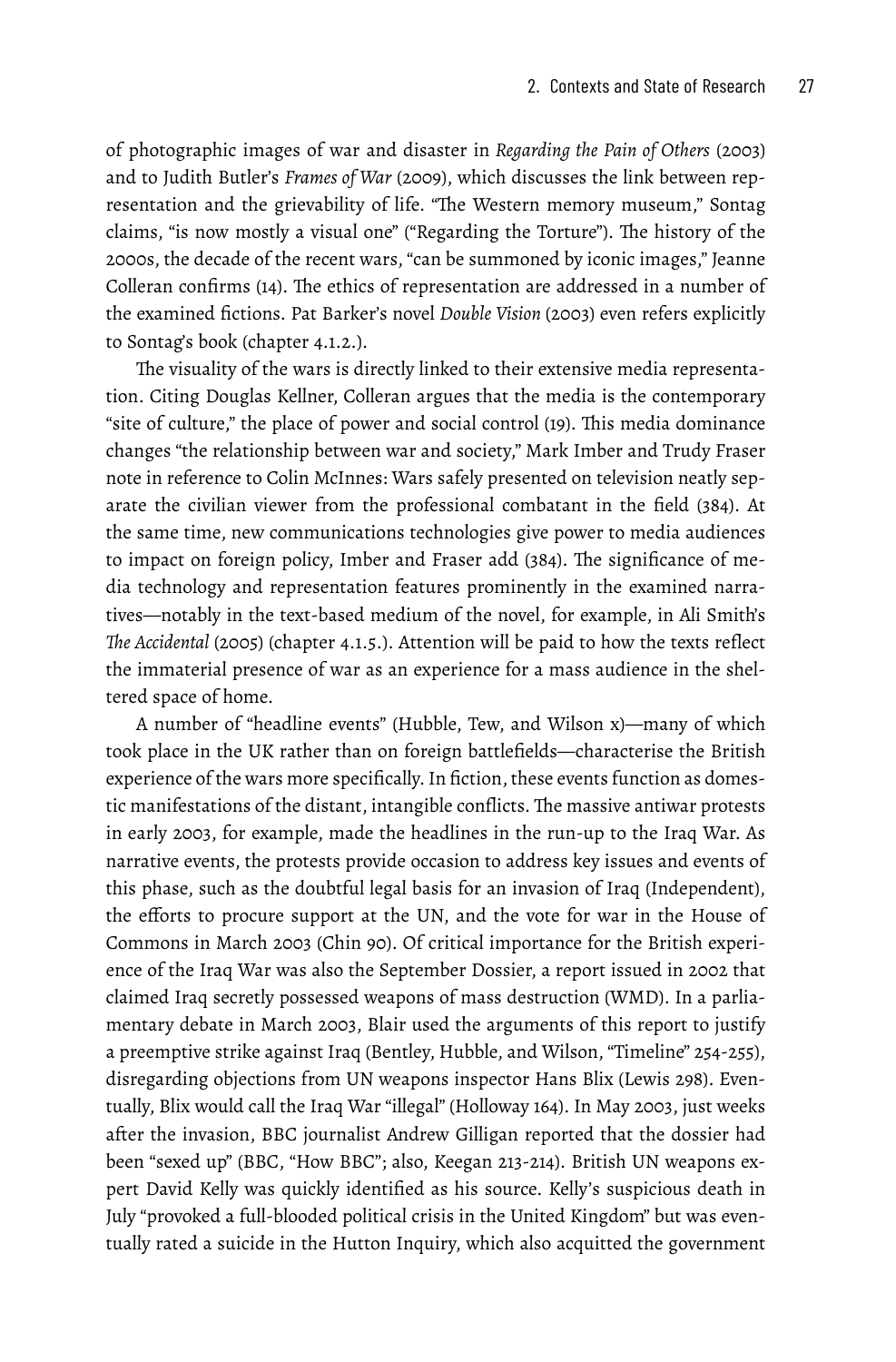of wilful misinformation and undue interference (Keegan 216). In fiction, drama, and film, the affair is frequently addressed, for instance in the television film *The Government Inspector* (2005) (chapter 6.1.2.).

Another event that dominated the headlines for weeks on end were the coordinated attacks on London's public transport system in July 2005, in which 52 people were killed and many more injured. In the style of 9/11, they came to be known as 7/7. In the public mind, the attacks were linked directly to the British military overseas engagement in the War on Terror (Chin 37). But scholars also see a link between warfare and terrorism. Mary Kaldor writes in *New and Old Wars* (2006): "The terrorism experienced in places such as New York, Madrid or London, as well as in Israel or Iraq, can be understood as a variant of new strategy—the use of spectacular, often gruesome, violence to create fear and conflict" (9). Euphoria over the acceptance of London's bid for the 2012 Olympics only the day before was blighted by the bombings, which fuelled domestic opposition to the wars (Holland 172).

The fact that UK forces were technologically not as well-equipped as their ally also came to public attention. Yet, the British were seen as particularly capable in special operations, counterinsurgency, and urban warfare and were therefore put in charge of Iraq's second largest city Basra (Keegan 175; also, Ball 554). In the television series *Occupation*, for instance, Basra's labyrinthine streets provide an important setting in one of the narrative threads (chapter 6.2.). Ostensibly, the invasions of Afghanistan and Iraq were successful: Basra was taken quickly by the British (Keegan 175) and the regime in Kabul was toppled within weeks. But commenting on the military campaigns, Colleran explains: "For a decade, the War on Terror was successful in ways that mattered little … and unsuccessful in ways that mattered most, wreaking lasting damage on [the homeland]" (13-14). The invasions, Yorke points out, soon proved to be hollow victories, undermined by "a continued fallacious emphasis upon fighting a war" rather than building peace (361).

As the occupations dragged on, Britain operated for years on two fronts when its forces were not laid out for such demands (Chin 37). The situation of the "badly overstretched … forces" was aggravated by the "tight budget" granted for the unpopular missions (Chin 37). Troops complained about deficient and inadequate equipment (Meek, "Off Target"), which also provides a source of disillusionment for the soldiers in the film *The Patrol* (2013) (chapter 6.1.1.). Moreover, casualty numbers, low at first (Keegan 182), increased noticeably when, in the post-invasion phase, insurgent groups in both theatres of operations switched to a strategy of planting "deadly roadside IEDs (improvised explosive devices) to kill British and Coalition troops" (Yorke 373). The IED emerged as the real and symbolic faceless threat of the post-invasion insurgencies. In *Playing the Great Game* (2012), Yorke holds responsible UK strategists in particular for not reacting adequately to the enemy because of the country's "historical experience in this region" (407). Yorke argues that "Government failures, if not outright betrayal" allowed post-invasion Afghanistan to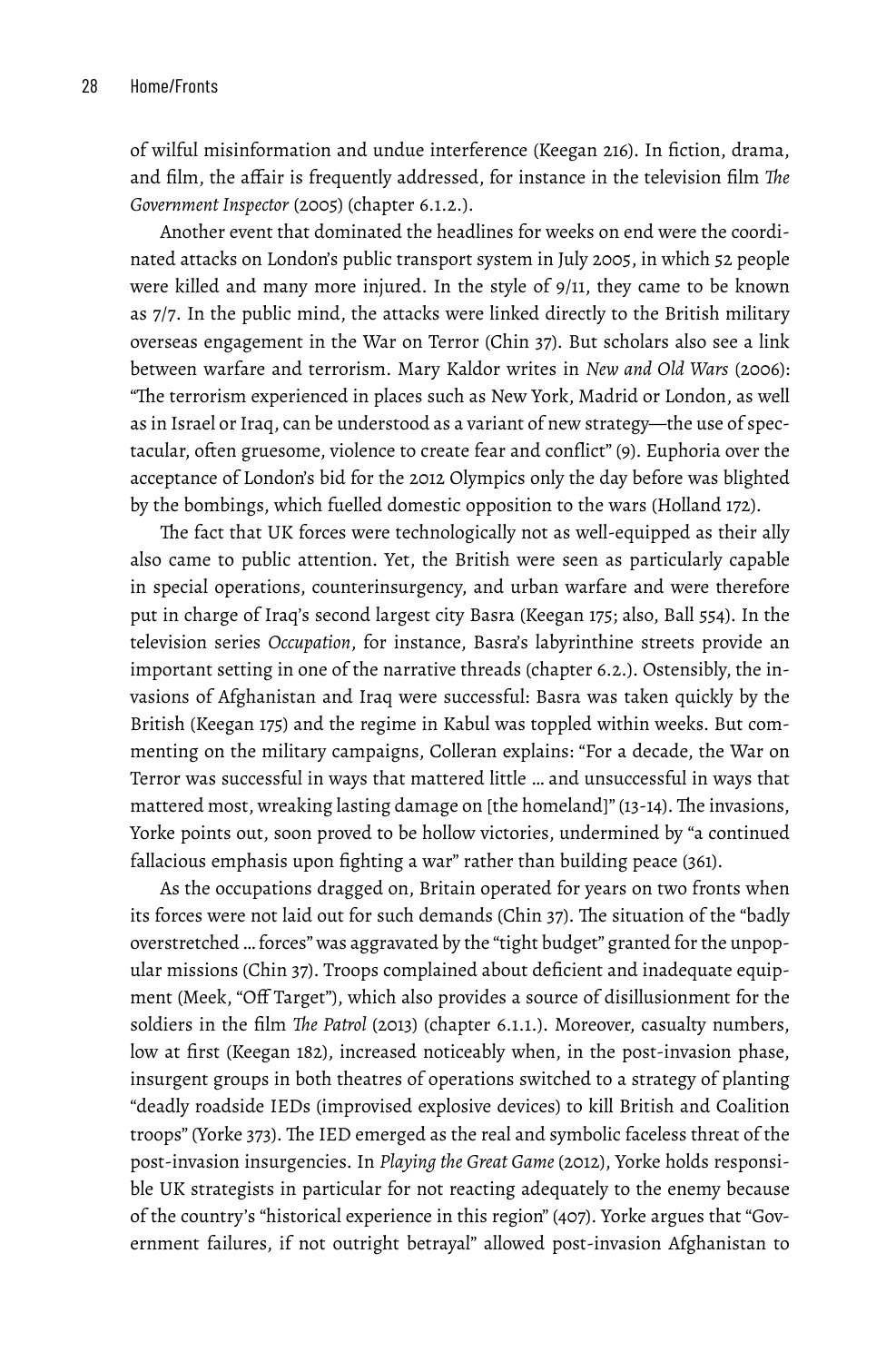become a death trap for British soldiers and therefore led to a low point in troop morale (409; also, Chin 12). The end of combat missions and the withdrawal of troops in 2009 and 2014 respectively, save those in training and advisory capacities (Ministry of Defence, "Britain"), as well as the 2016 Chilcot Report set a tentative end to these wars. Full closure, real or perceived, is unlikely to follow anytime soon, for both Afghanistan and Iraq remain sources of unrest (Luckhurst, "In War Times" 214). In August 2017, the US announced to once again increase their troops in Afghanistan and to continue their presence indefinitely, rescinding earlier statements of complete withdrawal (Nakamura and Phillip). As Yorke concludes, "there is along [sic] way to go" (413).

Such long-term military engagements as those in Afghanistan and Iraq may seem less surprising if one follows Julia Boll's observation that, over the past decades, war "has become the status quo and the main force for the organization of society" (1). Yet, this observation clashes with the fact that, at the same time, "risk aversion is now so entrenched in the collective consciousness that we tend to write off almost all risk-taking as abnormal, or pathological" (Coker ix). Within the analyses later in the present study, attention will be paid to this tension and to how home is characterised through the explicit or implicit construction of an exterior, unfamiliar, nonsemiotic space of war, the polar complement that shapes home *ex negativo*. Still, historically speaking, war is the rule. In the context of British contemporary consumer culture war is something (artificially) externalised—or rebranded: Democracies' "practical security needs" further coalitions such as NATO, which after the dissolution of the Eastern bloc readjusted its attention to less tangible threats (e.g., terrorism) and adopted a strategy of "proactive risk management" (Daase 86-87). For Sara Soncini, the presence of war following 9/11 has by now transformed war, once again, "from a state of exception into the new *modus vivendi*" (3). And Boll notes that "Western society defines itself increasingly via its involvement in these wars" (2; also, 34). But how, if at all, do popular fictional narratives deal with the fact that war might be actually part of culture? How do they inscribe war into their image of culture?

To understand Britain's relation to the wars in Afghanistan and Iraq, historical contexts must be taken into account. British culture is shaped by an awareness of its former global power—by now, either lost or transformed (Ball 539). In some parts, regional histories of warfare have created centuries-old military identities (Keegan 168), prominently staged in *Black Watch* (chapter 5.1.3.). The Anglo-Afghan conflict reaches as far back as the early nineteenth century. But the industrial-scale World Wars are the fallback level for the cultural conception of war, even though the campaigns in Afghanistan and Iraq by no means "replicate" their conditions (Imber and Fraser 384). The World Wars have established persistent tropes of commemoration as well as ideas of the British home front braving the Blitz and defending the homeland against invasion from outside (Youngs 926). Fictions of the recent wars,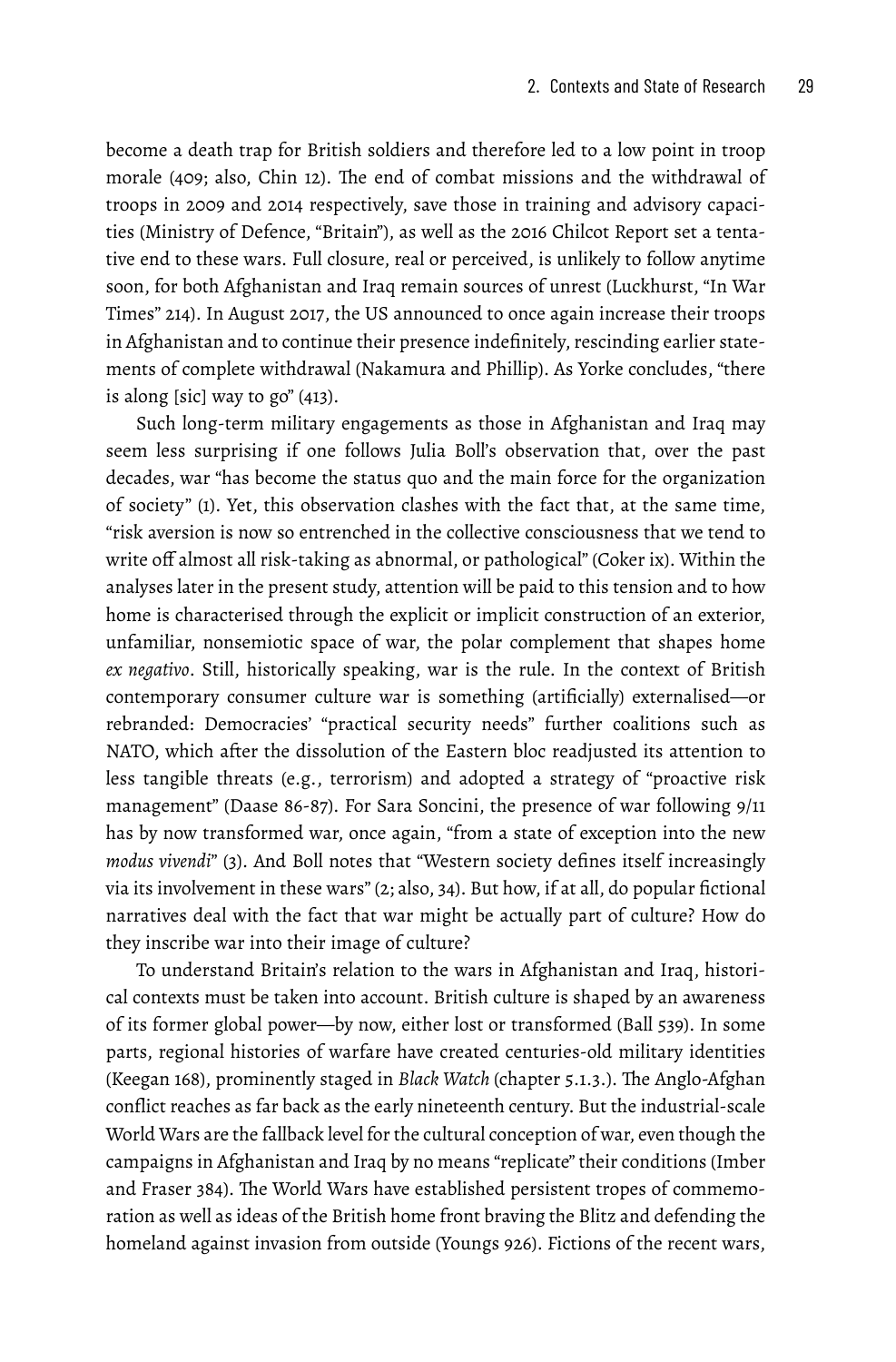such as Catherine Hall's novel *The Repercussions* (2000) (chapter 4.1.3.), still draw on these epochal wars to conceive of ways to think about the experience of conflict today. Younger conflicts, such as the Suez Crisis of 1956, the Troubles in Ireland, the 1982 defence of British rule on the Falkland Islands, and NATO peacekeeping missions in the Balkans, are referred to less frequently.

For Victoria M. Basham, "the UK is more a welfare than a warfare state" (*War* 21). But the culture of war remembrance, substantially shaped during the Great War of 1914 to 1918, is of heightened relevance in the context of prolonged warfare after 2001; the Wootton Bassett ceremonies (chapter 1.) make use of this tradition. A war memorial dedicated to the soldiers killed in the World Wars is "a standard feature" of British towns and villages; and today, they carry the names of servicemen who died in Iraq and Afghanistan as well (Imber and Fraser 384). Usually placed in the communal centre, the memorials reference London's own central war memorial, the Cenotaph in Whitehall. As Bill Niven explains, the memorials "operate … at the nexus of politics and culture" (39). In the context of the First World War, the monuments came to express a shared national grief, epitomised in the Tomb of the Unknown Soldier, rather than the political triumph of the victor (Niven 39-40). In Britain, the memorials have been used for spontaneous expressions on the communal level, though Niven cautions against reading these as truly democratised forms of remembrance (40). The case of Royal Wootton Bassett exemplifies how spontaneous forms of war remembrance attract a degree of political control and appropriation. The central ritual of British war commemoration are the countrywide ceremonies on Remembrance Sunday, which were introduced to remember Armistice Day on 11 November 1918 (Imber and Fraser 385). Imber and Fraser's empirical study shows that despite antiwar sentiments in the context of the Iraq War (388) such traditional forms of remembrance are still relevant in the present-day context of Afghanistan and Iraq (394). In Graham Swift's *Wish You Were Here*, for example, the date and the annual rituals take a prominent position in the life of the protagonist (chapter 4.2.).

In conclusion, the representation and negotiation of the recent wars in contemporary culture not only draw upon a complex network of current debates, discourses, and events of war at home and abroad. The cultural responses also refer back to previous experiences and narratives of war, that is, to earlier notions of war that still prevail in the British home sphere.

#### **2.2. Home**

The cultural home sphere of Britain and its reaction to recent warfare in fiction is the focus of this study. The examined material is both a product of this sphere and centrally concerned with British life and culture. Rather than directing atten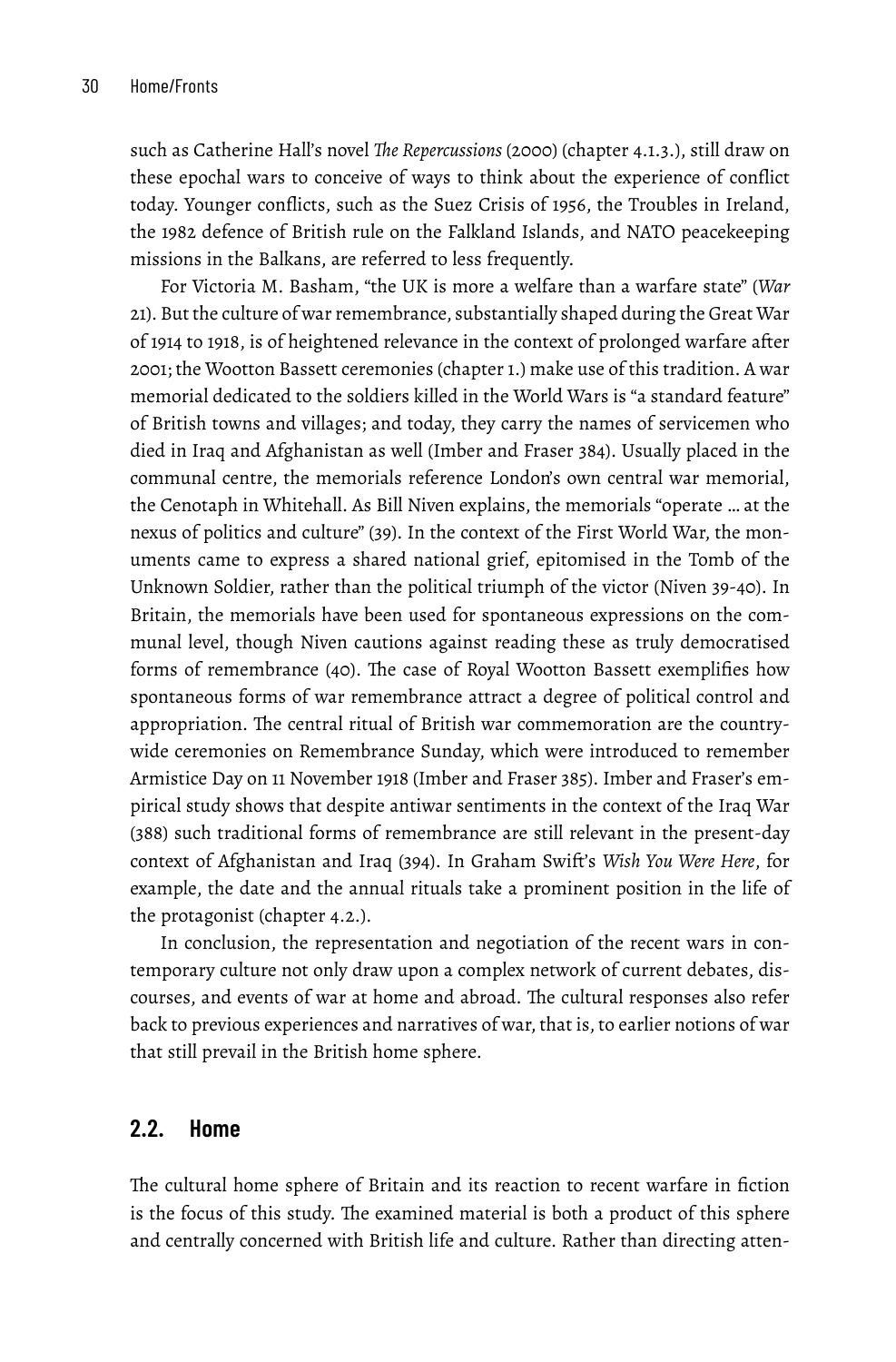tion to the hostile environment of enemy country and culture, the wars bring on a crisis at home that provokes a reflection of home on itself and draws attention to home culture and self-understanding. In fact, occasional statements in reviews and analyses that stories from this study's corpus are "not really about war" (M. Barker 112; also, e.g., Lacey 4) may be attributed to this focus on home. As Gunther Gebhard, Oliver Geisler, and Steffen Schröter note in their introduction to *Heimat* (2007), the contact with abroad—with the alien, external, and unfamiliar—renders visible and raises to a level of reflexivity the meaning of home (17). Situations of crisis, more particularly, provoke a moment of inquiry into the condition of self and society that interlinks the global and the everyday (Horton, *Contemporary* 3). The theme of war, implicating politics and state action on an international level, immediately suggests the idea of a national home(land). But it is a wider cultural community, not just the political community of the nation, that the present study is interested in. Cultural and national affiliation overlap but are not synonymous and, as Rosemary M. George notes in *The Politics of Home* (1996), fiction usually privileges representations of home over negotiations of national identity: "while the nation is the object and subject of nationalist narratives, literary narratives are more centrally concerned with the idea of home" (11-12).

Any definition of collective identity condenses a "living *pluralism*" and "actual inequality" to the idea of a unified collective, as Benedict Anderson notes in *Imagined Communities* (7). Though he focusses on nation and nationality, Anderson asserts that "all communities larger than primordial villages of face-to-face contact (and perhaps even these) are imagined" (6). In other words, community is constituted as the idea of a unified collective in the minds of its members "regardless of the actual inequality" (Anderson 7). Similarly, in the present study, the term *home* is used to capture an idea of British belonging and self-understanding based on unity rather than plurality of British culture and society.The creation of unity and continuity for something that is, in reality, diverse and discontinuous is also to be found in Yuri Lotman's model of culture: The semiosphere is "at the same time unequal yet unified, asymmetrical yet uniform" (*Universe* 131). As Edna Andrews explains, it "gives a name to the sense of continuity peoples often feel about themselves and others as groups that are defined by an infinite number of ever-changing, dynamic discontinuities" (175). Home, as it is used in the present project, brings together such ideas of individual, familial, communal, national, cultural membership or affiliation. The term is chosen for denoting spheres of inclusion on a scale ranging from homeland to 'hearth and home,' from sense of self to in-group identity and national community, from citizenship to the place of origin and the dwelling place.<sup>3</sup>

<sup>3</sup> The Oxford English Dictionary defines *home* as "[a] dwelling place; a person's house or abode; the fixed residence of a family …; the seat of domestic life and interests"; "a private house or residence considered merely as a building"; "[t]he place where one lives or was brought up,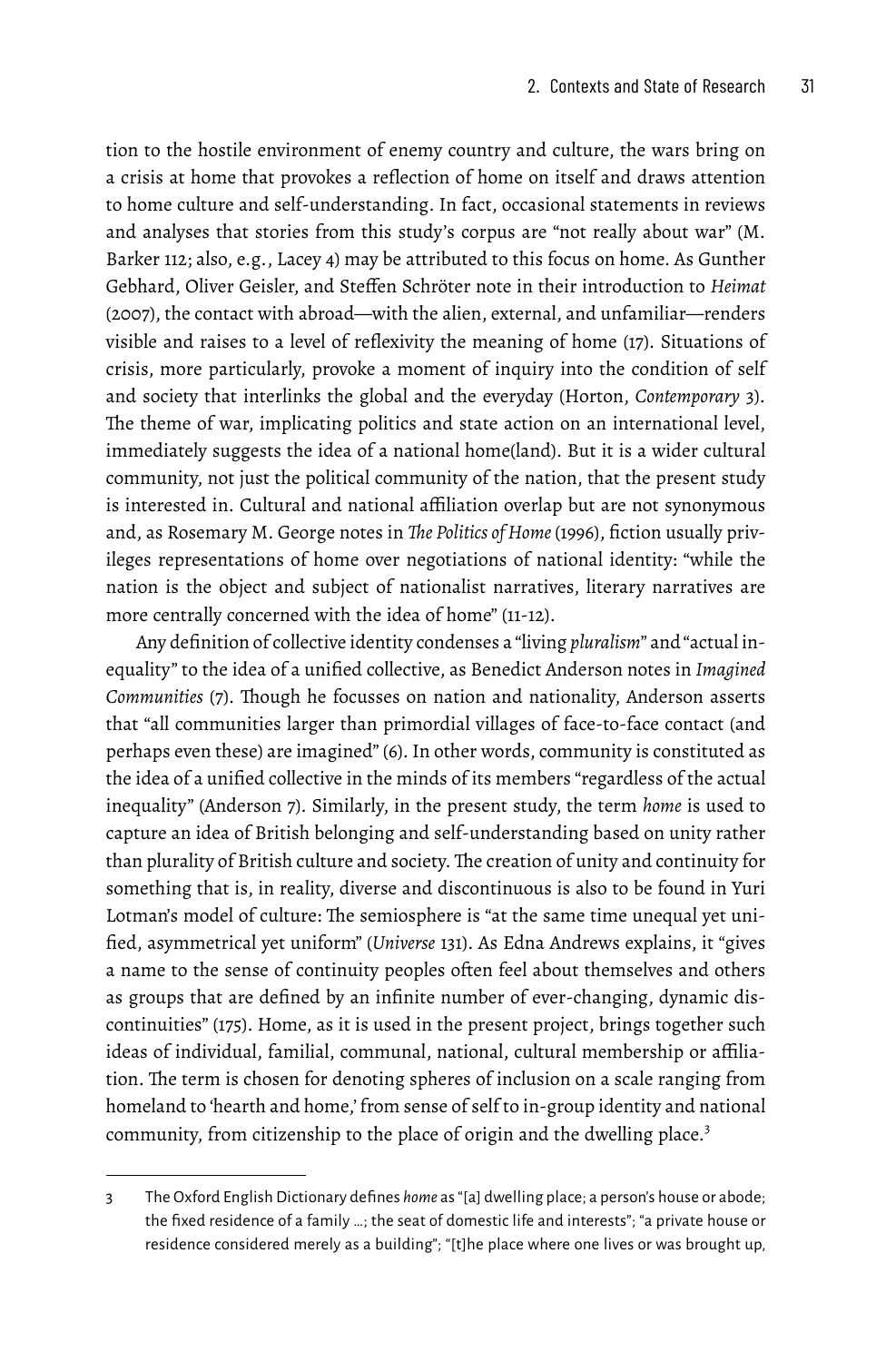As a concept, home has been theorised by various disciplines for different purposes. According to Shelley Mallett's "Understanding Home: A Critical Review of the Literature" (2004), home is a "multidimensional concept" that addresses "people's complex and diverse lived experience" (64). And the seemingly reasonable claim that home "immediately connotes the private sphere of patriarchal hierarchy, gendered self-identity, shelter, comfort, nurture and protection" (George 1) only holds true within a specific context. Mallett concludes that the term *home* is "a repository for complex, inter-related and … contradictory socio-cultural ideas about people's relationship with one another, especially family, and with places, spaces, and things" (84). Any definition of the term must necessarily be limited as it serves particular interests.

The present study's use of the term *home* with its strong reference to a concrete (dwelling) place goes hand with an emphasis on physical spaces and places. Both the focus on home space(s) and the use of Lotman's spatial model place the study in the context of theories of space. Since the so-called *spatial turn*, proclaimed in Edward Soja's *Postmodern Geographies* (1989) and elaborated in *Thirdspace* (1996), categories of space have received much attention in critical thinking across the disciplines (Winkler, Seifert, and Detering 254; also, Günzel). The focus of the present study on British home culture also implies the relevance of meaningful actual spaces and places (e.g., London as centre). Yet, it is only within the examined fictions that reallife home spaces play a role here. That this study stays firmly within the realm of represented space is characteristic of literary and cultural studies perspectives on space, as Kathrin Winkler, Kim Seifert, and Heinrich Detering explain; this distinguishes most literary approaches to space from the spatial turn's original interest in bringing together real and imagined space (259). Because notions of space are introduced via a primary interest in the narrative (imagined) renegotiation of culture, this project does not discuss at length the complex field of spatial theories beyond Lotman's model of the semiosphere (chapter 3.1.) and, if briefly, Michel Foucault's heterotopia (chapter 3.3.).

Home seems to be a universal concept, if only in the sense that everyone seems to have some understanding of home. Chosen for its inclusiveness, the term is at the same time elusive; it cannot be pinned down to a substantial definition beyond the tentative proposition that home apparently always comprises a "pattern … of exclusions" (George 18). Home creates unity by defining who and what does not belong. And this is precisely what constitutes Lotman's semiosphere: the separation of the meaningful semiotics of culture from the nonsemiotic external other ("On the Semiosphere" 205). For the same reason, the delimitation of home is closely related to the formation of identity. "The conflation of home and self," George observes,

with reference to the feelings of belonging"; "[a] person's own country or native land"; the "place where something originates, flourishes, or is most typically found."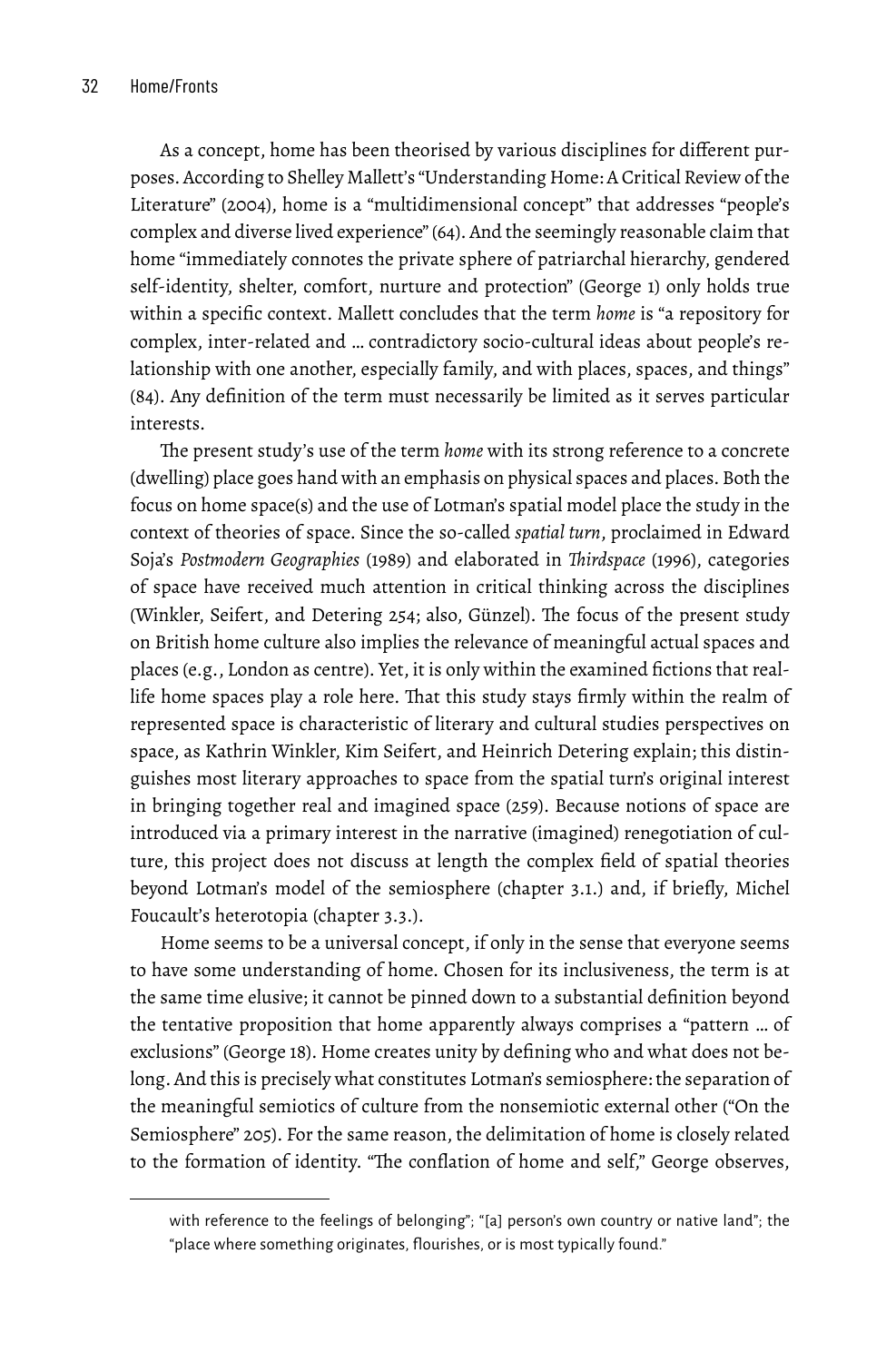pervades the interdisciplinary discourse of home (19). Humanistic geography, for instance, sees home as a foundation of self, Alison Blunt and Robyn Dowling write in *Home* (2006). Home is "an essential place," Blunt and Dowling add, "through which [people] make sense of their world" (11). Identity is linked to and created by the "lived and imaginative experiences of home," Blunt and Dowling specify (24). Apart from this primary idea of belonging, the use of the term *home* in this study is based on a number of characteristic yet not essential aspects, which provide a guideline rather than a set of rules for the reading of the fictional home spheres. It must also be noted that home is determined by context and within this study always refers to a Western or Euro-American perspective (D. Morley 25).

Many studies in the field acknowledge the existence of widespread intuitive, commonplace notions of home. But whether home is approached from an everyday perspective or from a more analytic angle, notions of home usually comprise aspects of both ideal and lived homes, George explains (2). Blunt and Dowling confirm that a "central feature of imaginaries of home is their idealization" (100). In reference to Sigmund Freud's *Das Unheimliche* (1919), translated to *the uncanny* or *the unhomely*, Blunt and Dowling call this ideal the "homely" home (26), an untainted but, in reality, also unattainable sphere of belonging. The family home ideal, for example, locates home "in other places and times," "in an unchanging past," "in nature" and often suggests "heritage," "power and success" (Blunt and Dowling 246). Such imaginary constructions stand in contrast to experiences of alienation—the "unhomely" home (D. Morley 19-20; Blunt and Dowling 107-108). Referring to Johann Wolfgang von Goethe, Homi Bhabha directly links this unhomely home to a war context: "the cultural confusion wrought by terrible wars and mutual conflicts" leads to the "'unhomely' condition of the modern world" (145). While his "'unhomely' is a paradigmatic post-colonial experience," Bhabha acknowledges resonances in other kinds of fictions (142). Thus, the present project also takes into account this differentiation of home into ideal and experience and asks whether there is an underlying unspoiled home ideal in the examined texts: How do these narratives imagine home as desired?

A widespread understanding of home in this context is that of a shelter, safe haven, and place of security (e.g., Mallett 70; D. Morley 24), even though in academia this has been challenged as a defining feature of home in general (Mallett 71; Chapman 133). Feminist scholars like Laura Goldsack, for instance, argue: "For women in the home, privacy can mean confinement, captivity and isolation" (121). Examining work on homelessness by Syd Jeffers, David Morley suggests that home is about the control of sheltered space rather than shelter itself (28). Tony Chapman's observations concerning the identification of the individual with the house as home endorse this view: "[People] hope to create a sphere where they have control over their environment—to mould it to their own needs of comfort and security, style and personal morality" (134). The cracks in the family home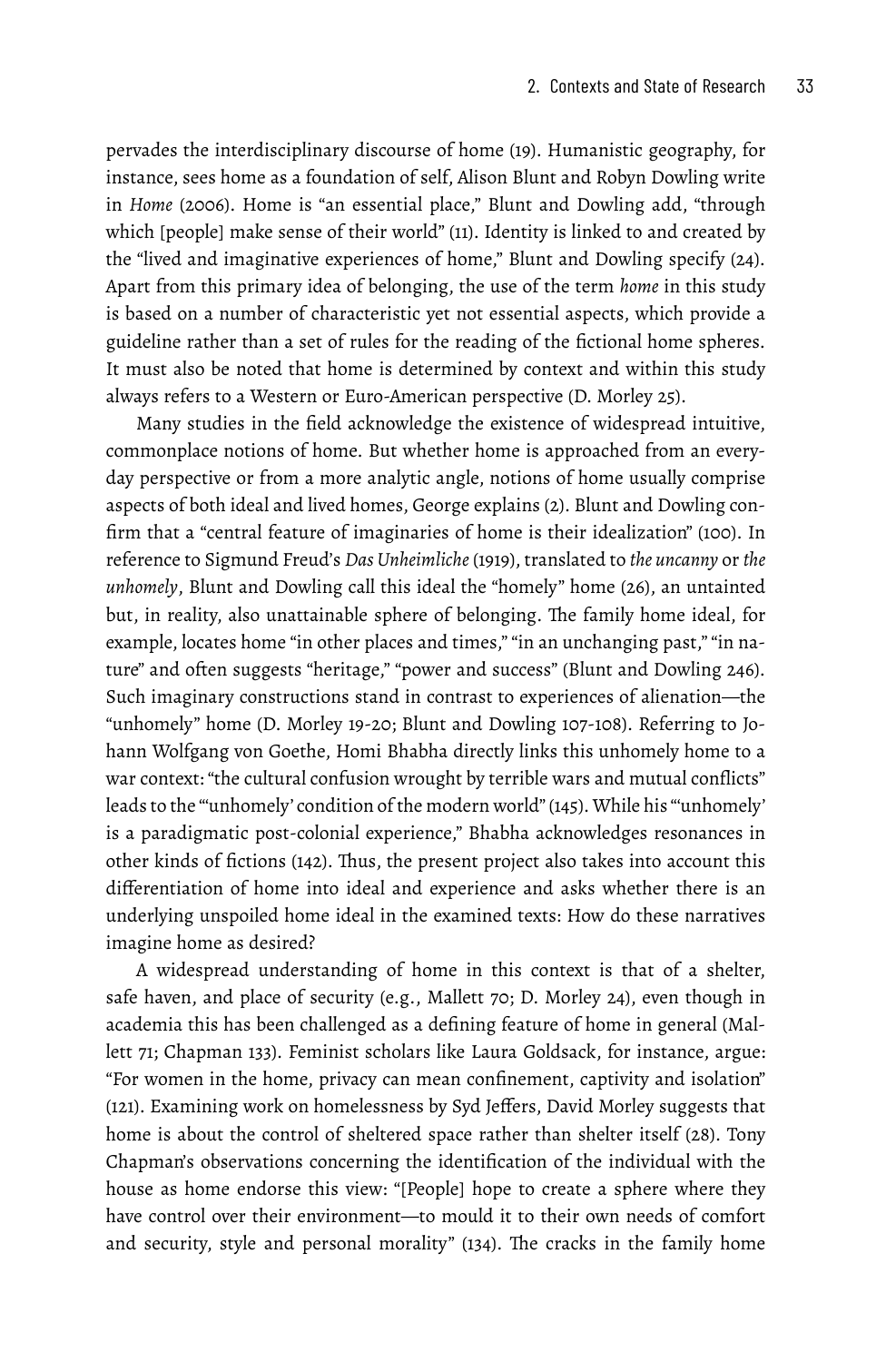of Pat Barker's short story "Subsidence" (2003), originating down below in the ground where the protagonist is unable to reach, elude her control over her own home (chapter 1.). But nowhere is the fear of a loss of control more obvious than in Ian McEwan's novel *Saturday* (2005), in which the protagonist struggles to keep or regain control over his apparently heavily secured house—and life (chapter 4.1.1.). Nevertheless, the belief that the ideal home is a place of comfort and security is still to be found in popular thinking and thus relevant here.

Related to the semantic field of security and shelter is the association of home with privacy and the private (Mallett 71). Privacy, David Morley writes, is understood as "a key feature of home life, enabling family members to live as they please without the scrutiny of others" (29). But noting Walter Benjamin's observations on bourgeois notions of privacy, David Morley qualifies that such an understanding of home "clearly varies with its context" (29) and claims that ideas of privacy flourish "in a hostile social environment" (29). If this is the case, then war—the very state of hostility—furthers a withdrawal into the secure space of the home, rendering home a conceptual complement of war.

In the idea of home, notions of security and the construction of identity intersect. In his article "Spoiled Home Identities," Chapman argues that identity is bound up with the safe space of the house as home (135). The physical space of the house is turned into an identificatory space of home by shutting out the public, by establishing a spatial and temporal order, and by arranging objects of personal significance to individualise the interior (Chapman 135). The purpose of Chapman's article is to consider burglary as a prime example for disruptive "live events" that defamiliarise the home and make us aware of—by making strange—what is basic to our idea of self (145-146). The invasion of home by an uninvited and unidentifiable intruder is experienced as deeply unsettling, demonstrating "how the fabric of a house, its internal space and its contents come to embody the self-identity of the people who live there" (Chapman 145). Home emerges as a fragile construct that, when disrupted, immediately calls for the "re-evaluation of the meaning of things and space and … the transformation of the image of home" (Chapman 133, 137). In the present study, war is—albeit on a broader scale—read as another one of these disruptive events which subvert feelings of security as well as the idea of a coherent self and thus initiate processes of reevaluation. While burglary rather affects an individual, a family or, in some cases, a smaller local community, war also impacts national, social, and cultural self-understandings. Special attention will be paid in the analyses of this study to images of intrusion and border crossing, such as burglaries and other transgressions as well as, conversely, lockouts and exclusions.

The all-encompassing scope of war requires an understanding of "home as multi-scalar" (Blunt and Dowling 22). Initial associations may refer to a parental home or family dwelling and yet "home is much more than house or household,"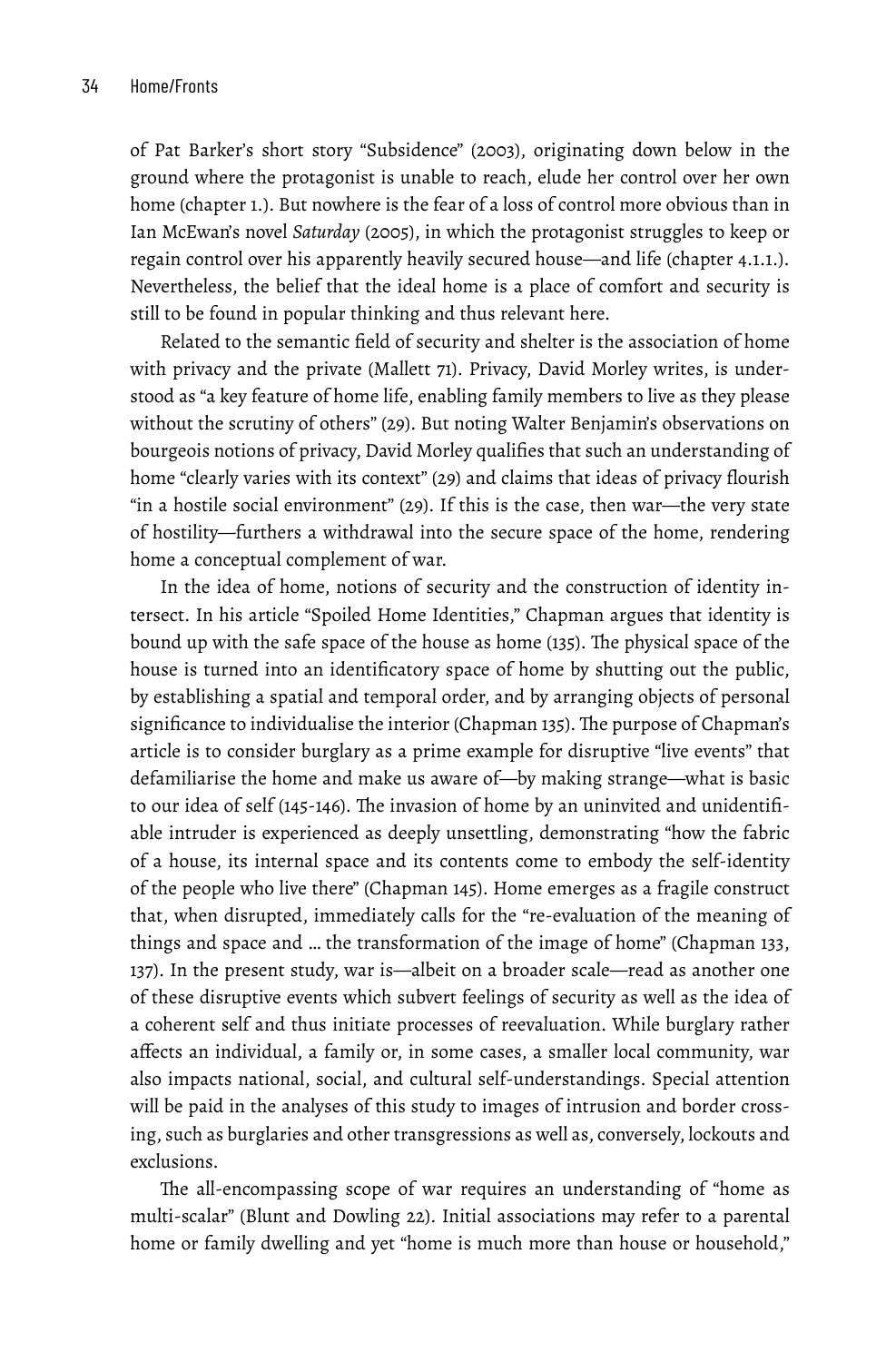Blunt and Dowling claim (3). One's rootedness in a family home can be translated to the superordinate level of culture which serves as an anchor point for transindividual identity: "home … can be conceptualized as processes of establishing connections with others and creating a sense of order and belonging as *part of* rather than *separate from* society" (Blunt and Dowling 14). As the example of "Subsidence" revealed, links are forged between micro- and macro-levels of home (chapter 1.). Not only the private, individual self is linked to home, but home is located where public and private spaces overlap (Blunt and Dowling 17; also, George 16). As Blunt and Dowling write, "senses of belonging and alienation are constructed across diverse scales ranging from the body and the household to the city, nation and globe" (27; also, Findlay 116). Home can be effective on individual and familial, communal and local, social and cultural, national and international levels. Scholars, such as Sallie A. Marston, investigate such scalar gradations of the social landscape. Arguing from a social theory perspective within the field of human geography, Marston claims that these levels are interrelated and exposes their demarcations as constructed: She speaks, for example, of "scale-making" and its material effect on social structures (221) and discusses "the social construction of space-place tensions" (238). Blunt and Dowling confirm this interdependency at various points in their study *Home* and highlight the metonymic projection of the micro-home onto the national home: "the characteristics of the nation … can be influenced by processes occurring at the scales of home and household" (29). In other words: "The family home appears as an integral location for imagining the nation as home" (Blunt and Dowling 140). These connections render relevant the individualised war narratives examined here and support their significance beyond the private. In these narratives, spaces of affiliation are set on different levels such as family home, military community, or national belonging. These homes are, in turn, interconnected in specific ways in the narratives even though they span from individual life-worlds to large-scale homeland. And in the analyses, attention will be paid to how the scales of home interact.

Home is also a material, geographic place. At least in a general sense, it is located: "Conventionally, in the West a home is, of course, inscribed in the particular physical structure of a house" (D. Morley 19). While this suggests the relevance of architecture to the discussion of home (Mallett 66), other levels of the home-scale implicate the disciplines of urban planning (D. Morley 21-22) and national geography (Blunt and Dowling 2). For the present project, home's geographical locatedness calls for the examination of spatial structures created in the fictional representations examined. To work out the texts' individual representation of home, fictional actual space(s), places, and spatial relations will be investigated for their individual, social and cultural significance. What forms these home spaces and how do they work to present a specific image of British culture in the texts? Where is the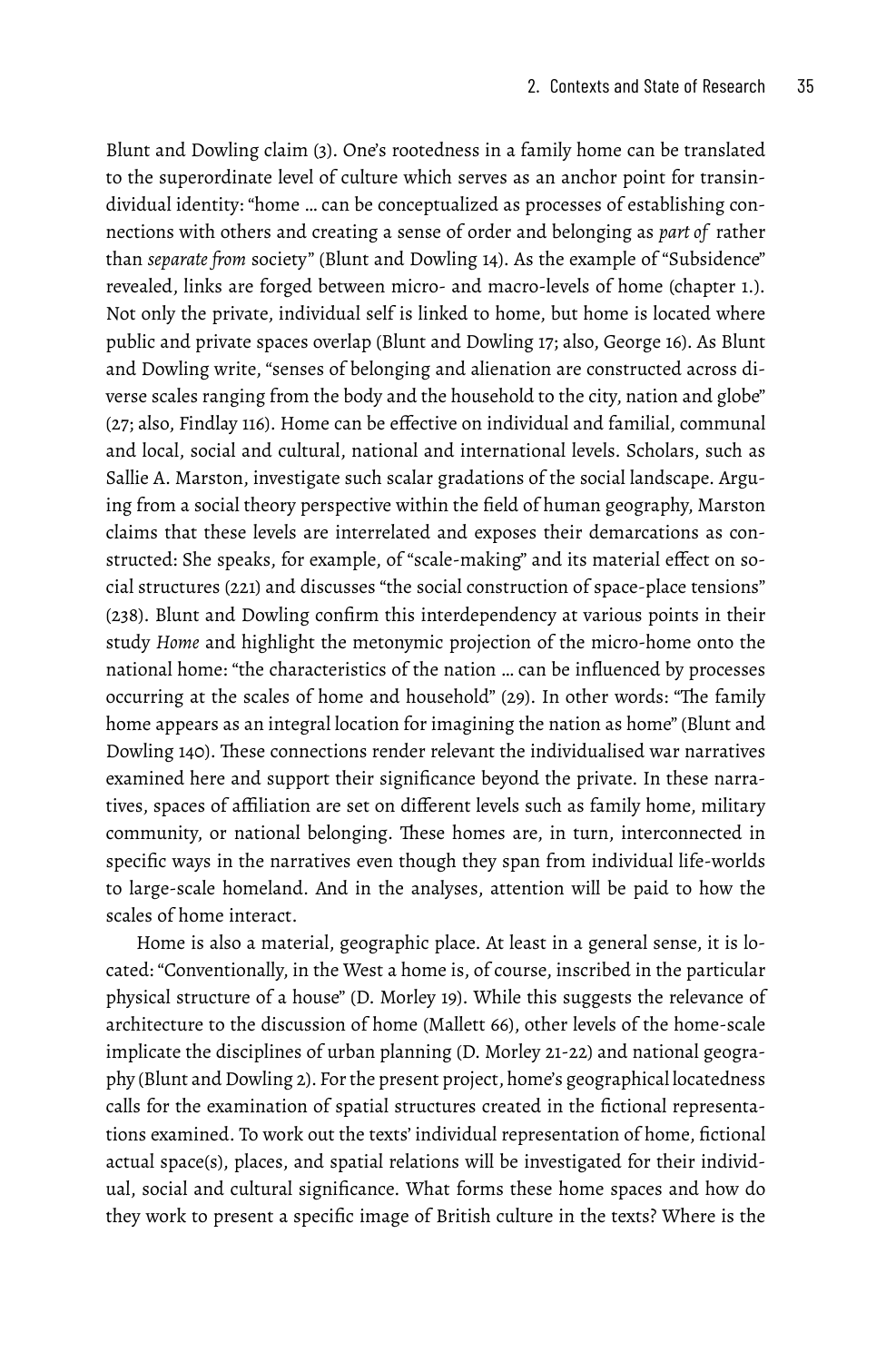narrative located? Is, for instance, the setting urban, suburban, or rural? Which milieus and neighbourhoods are evoked in the narratives?

Yet, home is always more than a spatial location: It is "a meaningful place," Blunt and Dowling write, a place defined by "how people relate to and experience their dwelling as well as how people create a sense of home in terms of … belonging" (11). Blunt and Dowling introduce home as a "*spatial imaginary*," as "a set of intersecting and variable ideas and feelings, which are related to context, and which construct places, extend across spaces and scales, and connect places" (2). Home is at once "material and imaginative," a spatial structure *and* a constellation of emotional and cultural associations and ideas; and its meaning unfolds in the connection of these aspects, "as a *relation* between material and imaginative realms and processes," Blunt and Dowling state (22). Their notion of home thus links to Soja's notion of *thirdspace*, which unifies and exceeds the binary logic of real versus mental space, as Winkler, Seifert, and Detering explain (263). The Wootton Basset example (chapter 1.) shows how real locations gain cultural significance: The airbase, in principle just an infrastructural facility of the military, came to be a "point of entry" for war into the homeland and the town through which the cortèges passed a "surrogate border" (K. Davies 249). Hovering between materiality and meaningmaking, home corresponds with Lotman's spatial semiotics (chapter 3.1.), which also relates real-life spaces and spatial relations to the meaningful organisation of culture.

Furthermore, considering that Wolfgang Iser similarly describes the fictional as "always hovering between the real and the imaginary" (20), George's observation that "fictionality is an intrinsic attribute of home" (11) brings to attention the proximity of the literary mode and the construction of home. George writes: "The search for the location in which the self is 'at home' is one of the primary projects of twentieth century fiction in English" (3). In *Twenty-First-Century British Fiction* (2015), Rhona Gordon confirms the relevance of home for literature: It goes beyond the nuclear family's dwelling and home-making practices to interlink political decisionmaking and the characters' "sense of place in the world" (126). In fiction, George adds, "'home' is a desire that is fulfilled or denied in varying measure to the subjects (both the fictional characters and the readers) constructed by the narrative" (2).

Though often physically located, home is neither immovable nor static. Blunt and Dowling, for instance, corroborate the "spatial and historical variability of both metaphorical and lived homes" (21). This flexibility is the precondition for the reworking of home into a home/front in the examined narratives. Essentially dynamic, home is subject to negotiation, constantly deconstructed and rebuilt. On a related note, George explains that home is not only dependent on historical situation but also on location and perspective: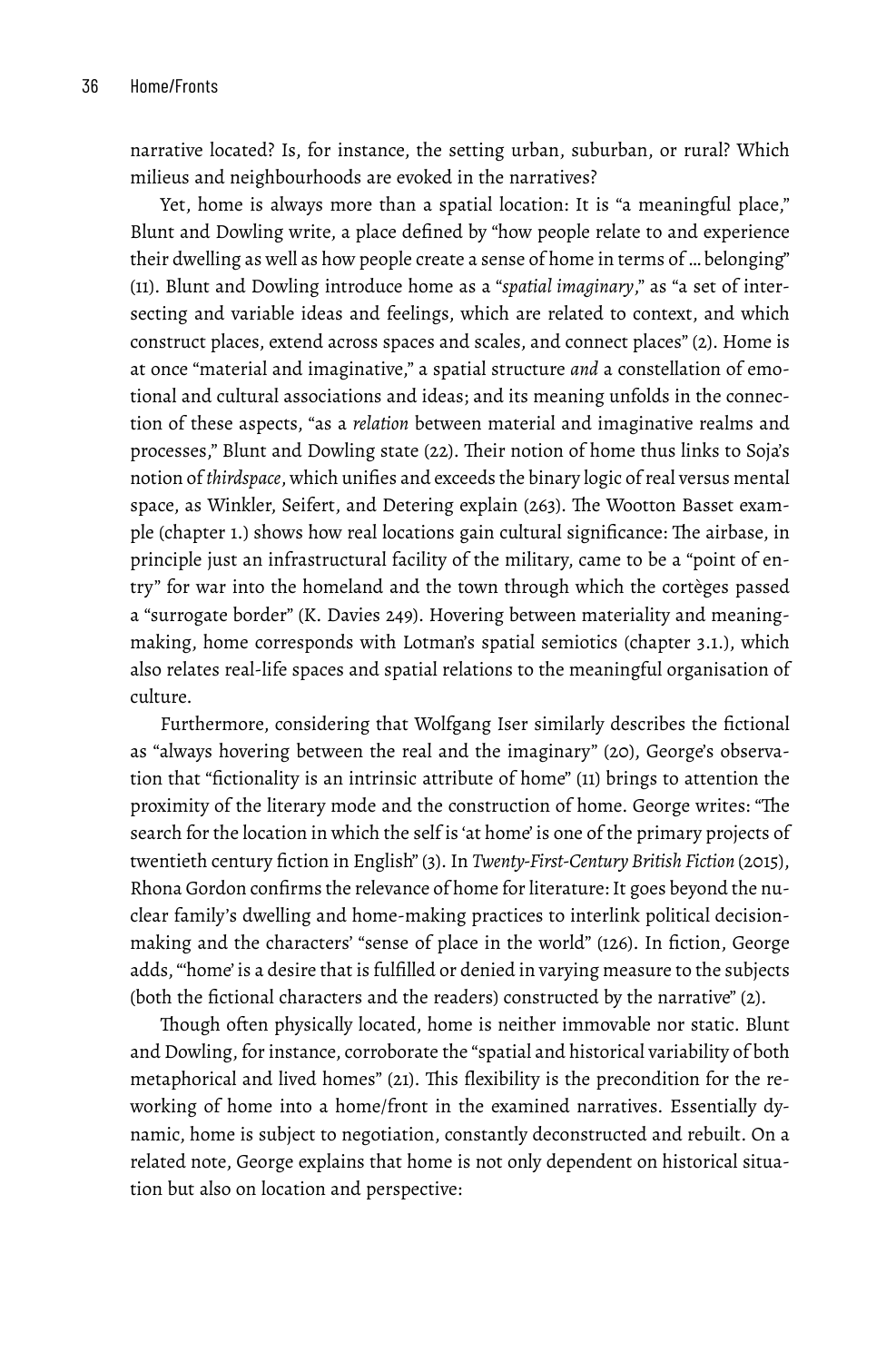Home-country and home resonate differently from different locations for different subjects and often even for the same subject at different locations. And yet while the actual cultural practices change rapidly and dramatically, the desired ideals that such practices are modelled after are much slower to change. (17-18)

While George acknowledges the dynamics, she also observes the inherent inertia in the home ideal. Complementary to its continuous mutability, the idea of home possesses a resistance to change. Home thus persists in the tension of its continuities and discontinuities. Constituted by repeatedly performed "home-making practices," home is persistently confirmed and renegotiated at once (Blunt and Dowling 23). Home has to be 'kept alive,' affirmed and maintained, while repetition with variation may reconfigure the concept over the long term. This also places the analytical focus of the present study on the configuration of characters as agents of both home and war. Which protagonists function as representatives of British home culture? And what is their relation to war? Home is also characterised by the character's position and the hierarchisation of space within the narrative: A character may be located at the cultural core or periphery, move in between, or be placed at the cultural centre in one respect and assume a peripheral role in another.

Equally, home is defined by its negations: Homelessness, migration, and other forms of uprootedness and mobility defy the ideas of permanence, belonging, and origin implicit in the term.<sup>4</sup> This renders particularly significant the character of the returning soldier as traveller across the border between home and war. This figure will be important for the analyses of the narratives of recent warfare in the coming chapters. It will be crucial to see how returning soldiers modify the spaces they enter and how they are changed in the process themselves. In addition to this, attention will be paid to the motifs of travelling, moving to a new house, homecoming, military deployment, patrols, repatriations of those killed at war, and so on that often challenge ideals of home.

In recent years, discussions of home in postcolonial, transnational, and global contexts in works such as Alison Blunt and Cheryl McEwan's *Postcolonial Geographies* (2002) give prominence to "persons living outside of homeland" (Boticello 2). Migrant home spaces rarely feature in the texts examined in the present project, but other transitory "home[s] away from home" (Blunt and Dowling 158) are relevant: Military camps abroad, the soldier's barracks, makeshift night quarters on patrol as well as getaway holiday spots appear as transient substitutes for home in the war context. Aside from that, characters are relocated more permanently, moving

<sup>4</sup> See Alison Blunt and Robyn Dowling's chapter on "Transnational Homes"; Rosemary M. George's chapter "'Travelling Light': Home and the Immigrant Genre"; Liz Kenyon's "A Home from Home: Students' Transitional Experience of Home"; and David Morley's *Home Territories*, which deals with homelessness (26-30), rootlessness (33-34), mobility as well as migrancy (chapters 2 and 7).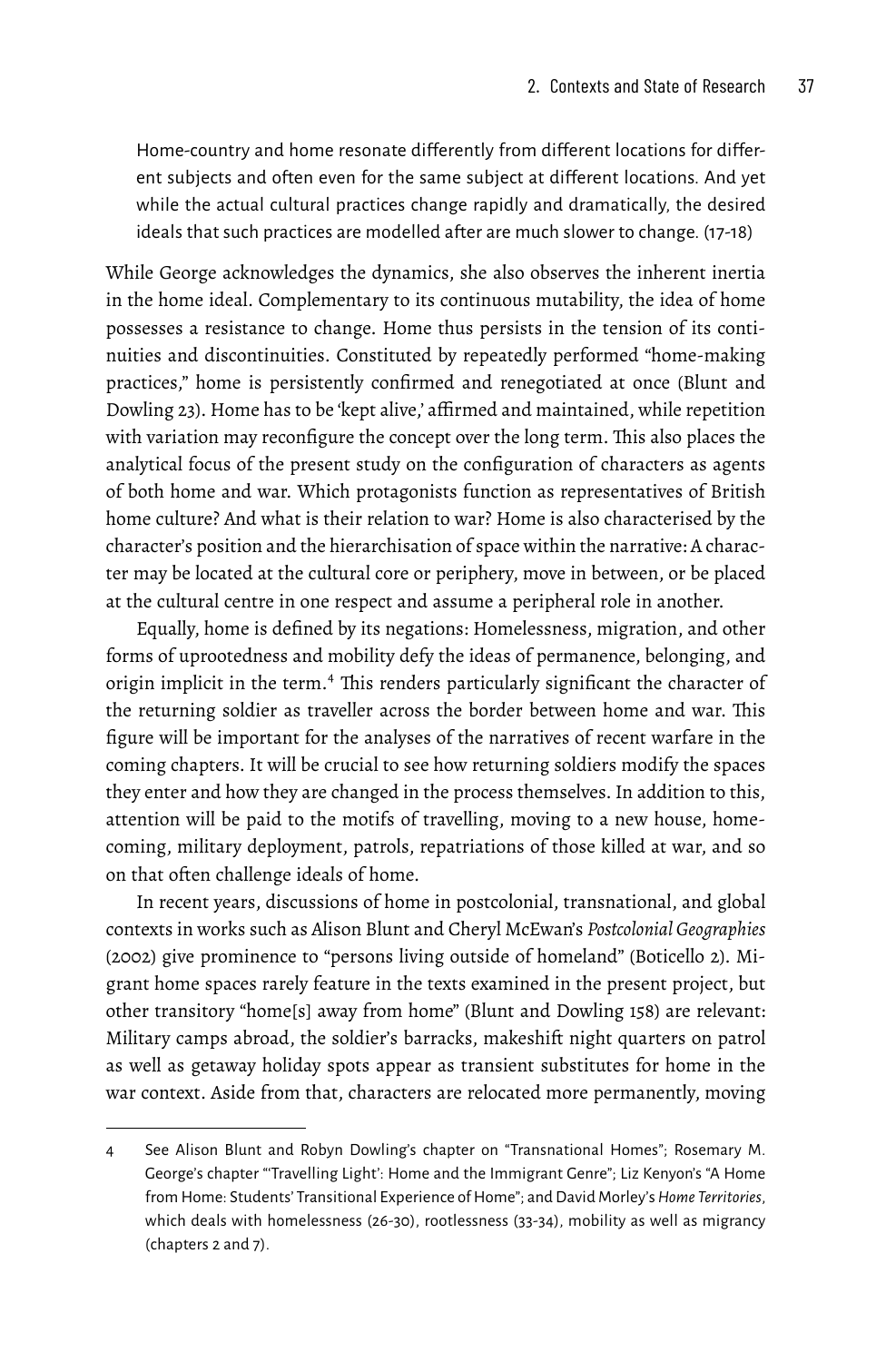within the homeland, as in the novel *Wish You Were Here* (chapter 4.2.) or the television series *Homefront* (2012) (chapter 6.1.3.), to the effect that home affiliations have to be reconceptualised. The contrastive pair of origin or rootedness versus mobility, both in spatial and notional terms, is relevant to the representation and reconceptualisation of home and self.

#### **2.3. Home/Front**

The term *home front*, which in general denotes the civilian sphere of belonging of a given country at war,<sup>5</sup> implicates a number of paradoxical tensions for the reason that the home ideal as described above stands in opposition to key aspects of what it means to be at war: Home is community, war is opposition; home is a secure space, war is guided by violence; the home is private, war is a state affair; and so on. Because of these semantic as well as historical connotations of the term *home front*, the *home/front* of the present project must be differentiated from other uses of the term.

In British culture, the idea of a home front refers above all to the World Wars and in particular to "the Home Front myth of the Second World War" (Korte, "Wars" 14).The myth purports an "unprecedented social and moral solidarity" of the British in the face of "total war," epitomised in the experiences of the Blitz and Dunkirk (Harris 17-18). Considering the famous civilian flotilla disembarking once again to save 'our' troops in the 2017 blockbuster *Dunkirk*, the myth still keeps today (Rodriguez). In reality, Jose Harris notes, neither the distribution of wealth, the industry, nor class or gender roles were revolutionised in the ways the Home Front myth suggests; resistance, discontent, and despondency were very well present in Britain at the time (19). Though television series have, in recent years, touched upon aspects that challenge the image of "the 'People's War,'" cultural production in general has kept alive the association of the home front with World War II, "Britain's 'good war,'" as Maggie Andrews writes in her contribution to *The Home Front in Britain* (2014) (235-236). The articles in this volume, edited by Maggie Andrews and Janis Lomas, give an outline of established themes of the discourse on the British home front in the World Wars, such as domesticity and work as well as femininities and masculinities.

The idea of home/front in this study does not directly relate to such established notions of the term *home front*. Not only do the realities of historical and present life in Britain differ as to how war interferes with home society; in the present project, the home/front is also located on an abstract, figurative level to present

<sup>5</sup> The*Oxford English Dictionary* defines *homefront* as the"civilian life and population of a country … engaged in military conflict elsewhere, … another front in a consolidated war effort."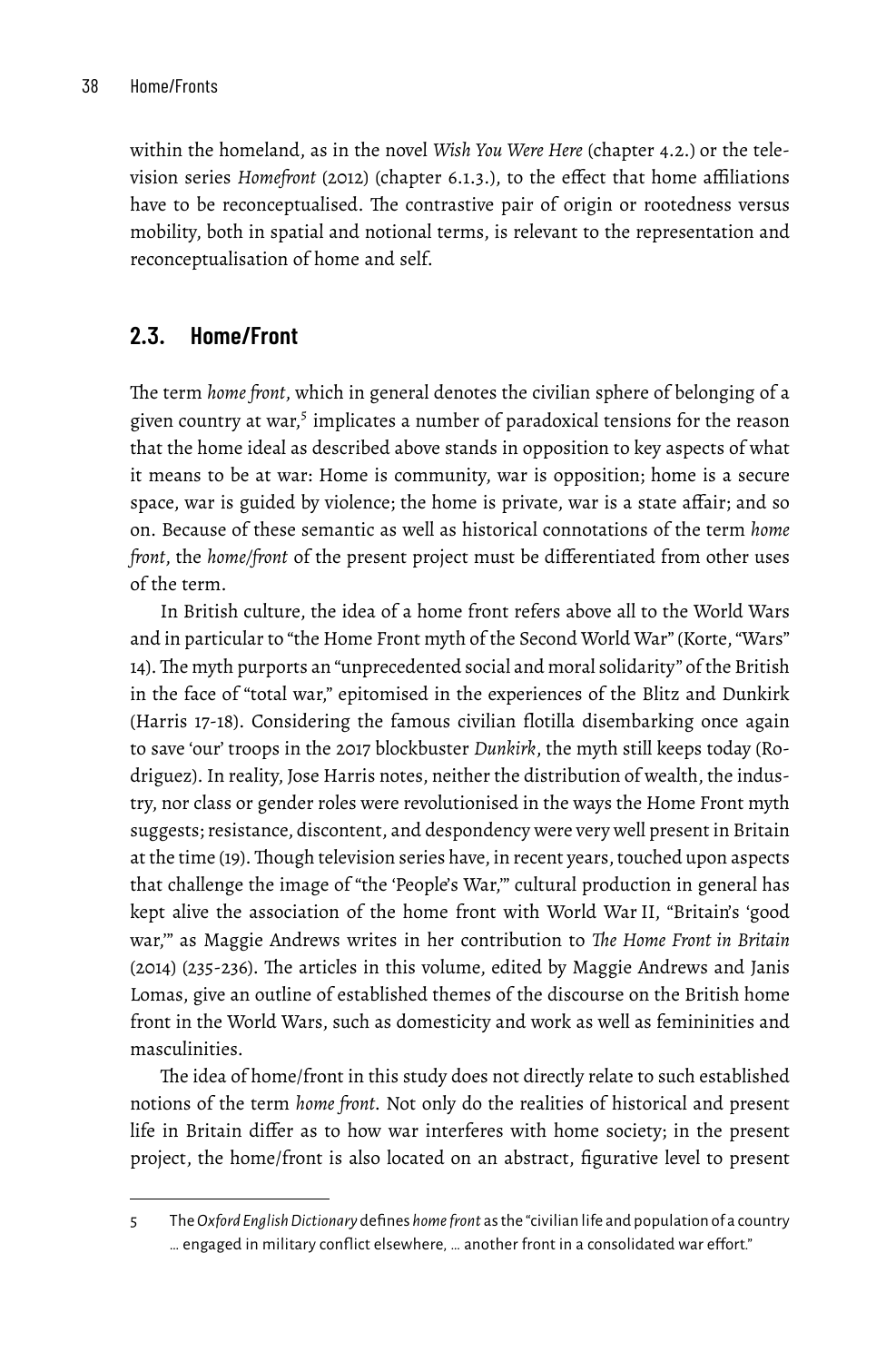the narrative process of conflating war and home in the examined fictions. And yet, references to previous home front contexts are not entirely without relevance. Still present in cultural memory through popular media or practices of remembering, World War home fronts are explicitly referenced in at least some of the texts this study investigates.

In the contemporary context, one understanding of home front is that of domestic, or homegrown terrorism, a problem the UK addresses through CONTEST, the Home Office's counterterrorist strategy since 2003 (House of Commons 4; also, Chin 22, chapter 7). As a separate issue of the War on Terror, however, domestic terrorism is not a major issue in narratives dealing with the military campaigns. Effectively, Britain is hardly ever presented as a multicultural society in narratives of the recent military campaigns, whereas *London River* (2009), a film about the 2005 London bombings, emphasises Britain's cultural diversity. Still, homegrown terrorism may be present as a generalised threat fostering cultural anxieties as, for instance, in the novel *Wish You Were Here* were the protagonist at one point ponders possible terrorist links to the caravan site he owns (61) (chapter 4.2.). In "The 'New Home Front' and the War on Terror," Gillian Youngs explores in more detail the "multiple dimensions" of the home front in a War on Terror context—only one of these dimensions is domestic terrorism—and their political and ethical implications (925).

Another home front is the virtual front created by communications technologies; this is a terrain much harder to control than in older wars, Youngs claims, giving the example of the circulation of the Abu Ghraib pictures (927). Further, Youngs notes how the War on Terror dilutes distinctions between war and home front: Not only do communications technologies dramatically decrease, if not override, the distance of battlefield and homeland regarding the flow of information; the separation of the foreign and the domestic is also obliterated by the simultaneous action against external and internal threats (928, 930). As a last point, Youngs argues that multiculturalism, often bound up with "racialized gender politics," is a new home front in the War on Terror because it has created an awareness for the cultural diversity of Britain that so far had been "largely taken for granted" (934, 936).

Some of these old and new home fronts may be relevant for texts in the corpus of this study on the level of themes and content. The *home/front* concept at the basis of this study, however, denotes the process of negotiating home in times of contemporary war in narrative fictions of different media. The term *home/front* is chosen to illustrate how the British cultural home sphere is challenged and affected by the contemporary wars (or fronts) abroad. The term is particularly suited for the purpose of this study because it captures the simultaneously unifying and alienating effects of war on the home. In this study, the *home/front* term is used to reveal how the fictional material opens up a space to express and think through